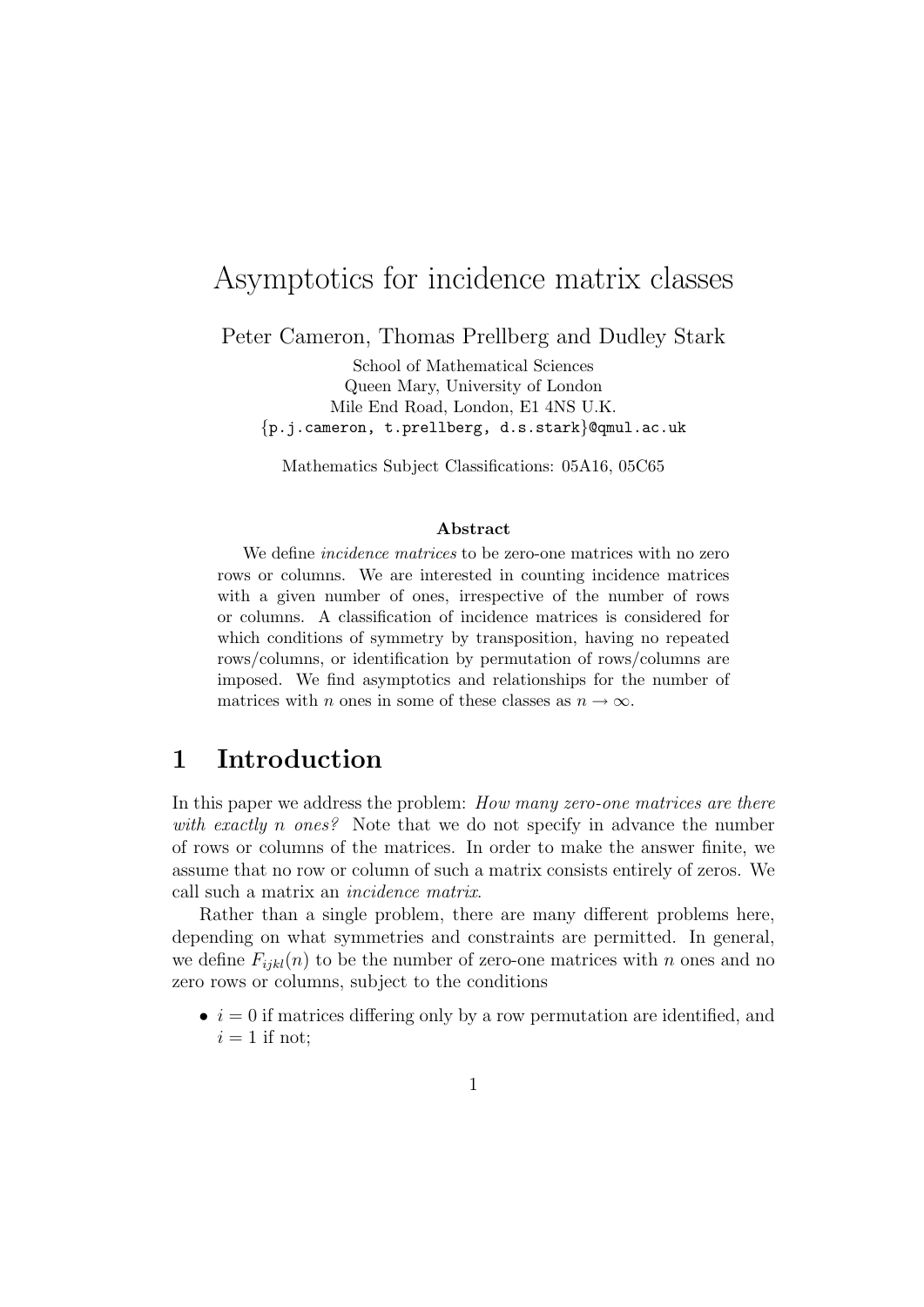- $j = 0$  if matrices with two equal rows are forbidden, and  $j = 1$  if not;
- $k = 0$  if matrices differing only by a column permutation are identified, and  $k = 1$  if not;
- $l = 0$  if matrices with two equal columns are forbidden, and  $l = 1$  if not.

The notation is chosen so that  $F_{ijkl}(n)$  is a monotonic increasing function of each of the arguments  $i, j, k, l$ .

By transposition, it is clear that  $F_{klij}(n) = F_{ijkl}(n)$  for all  $i, j, k, l, n$ . So, of the sixteen different functions defined above, only ten are distinct. However, among the problems with  $k = i$  and  $l = j$ , we may decide that matrices which are transposes of each other are identified, leading to four further counting problems  $\Phi_{ij}(n)$ , for  $i, j \in \{0, 1\}$ .

For example, there are four matrices with  $n = 2$ , as shown:

$$
(1 \quad 1), \quad \begin{pmatrix} 1 \\ 1 \end{pmatrix}, \quad \begin{pmatrix} 1 & 0 \\ 0 & 1 \end{pmatrix}, \quad \begin{pmatrix} 0 & 1 \\ 1 & 0 \end{pmatrix}.
$$

The first has repeated columns and the second has repeated rows. The third and fourth are equivalent under row permutations or column permutations, while the first and second are equivalent under transposition.

Table 1 gives some values of these functions. The values of  $F_{1111}(n)$ are taken from the On-Line Encyclopedia of Integer Sequences [14], where this appears as sequence A101370 and  $F_{0101}(n)$  appears as sequence A049311, while the values of  $F_{0011}(n)$  and  $F_{0111}(n)$  are obtained from a formula in Corollary 3.3 in [9] using MAPLE. Other computations were done with GAP [8].

The counting problems can be re-interpreted in various ways:

Counting hypergraphs by weight Given a hypergraph on the vertex set  $\{x_1, \ldots, x_r\}$ , with edges  $E_1, \ldots, E_s$  (each a non-empty set of vertices), the incidence matrix  $A = (a_{ij})$  is the matrix with  $(i, j)$  entry 1 if  $x_i \in E_j$ , and 0 otherwise. The weight of the hypergraph is the sum of the cardinalities of the edges. Thus  $F_{0101}(n)$  is the number of hypergraphs of weight n with no isolated vertices, up to isomorphism; and  $F_{1101}(n)$  is the number of (vertex)labelled hypergraphs of weight n. Putting  $k = 1$  corresponds to labelling the edges, a less usual notion. Moreover, putting  $l = 0$  corresponds to counting simple hypergraphs (those without repeated edges). The condition  $j = 0$  is less natural in this respect, but corresponds to forbidding "repeated vertices" (pairs of vertices which lie in the same edges).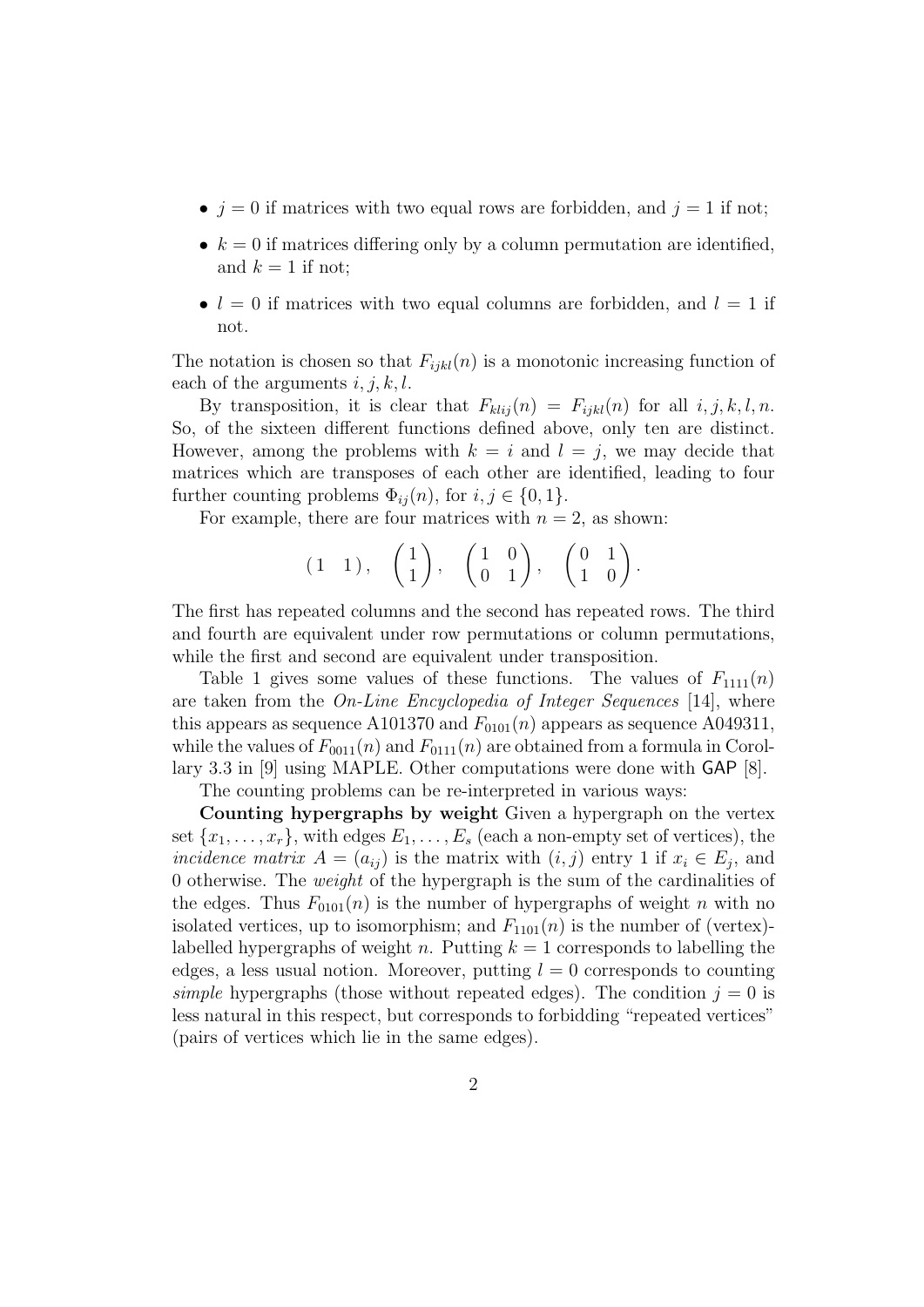| $\boldsymbol{n}$ | 1 | $\overline{2}$ | 3              | 4              | 5              | 6     | 7      | 8       | 9         |
|------------------|---|----------------|----------------|----------------|----------------|-------|--------|---------|-----------|
| $F_{0000}(n)$    | 1 | 1              | $\overline{2}$ | $\overline{4}$ | $\overline{7}$ | 16    |        |         |           |
| $F_{0010}(n)$    | 1 | 1              | 3              | 11             | 40             | 174   |        |         |           |
| $F_{1010}(n)$    | 1 | $\overline{2}$ | 10             | 72             | 624            | 6522  |        |         |           |
| $F_{0001}(n)$    | 1 | $\overline{2}$ | 4              | 9              | 18             | 44    |        |         |           |
| $F_{0011}(n)$    | 1 | $\overline{2}$ | $\overline{7}$ | 28             | 134            | 729   | 4408   | 29256   | 210710    |
| $F_{1001}(n)$    | 1 | $\overline{2}$ | 6              | 20             | 73             | 315   |        |         |           |
| $F_{1011}(n)$    | 1 | 3              | 17             | 129            | 1227           | 14123 |        |         |           |
| $F_{0101}(n)$    | 1 | 3              | 6              | 16             | 34             | 90    | 211    | 558     | 1430      |
| $F_{0111}(n)$    | 1 | 3              | 10             | 41             | 192            | 1025  | 6087   | 39754   | 282241    |
| $F_{1111}(n)$    | 1 | 4              | 24             | 196            | 2016           | 24976 | 361792 | 5997872 | 111969552 |
| $\Phi_{00}(n)$   | 1 |                | $\overline{2}$ | 3              | 5              | 11    |        |         |           |
| $\Phi_{10}(n)$   | 1 | $\overline{2}$ | 8              | 44             | 340            | 3368  |        |         |           |
| $\Phi_{01}(n)$   | 1 | $\overline{2}$ | 4              | 10             | 20             | 50    |        |         |           |
| $\Phi_{11}(n)$   | 1 | 3              | 15             | 108            | 1045           | 12639 | 181553 | 3001997 | 55999767  |

Table 1: Some values of the fourteen functions

Counting bipartite graphs by edges Given a zero-one matrix  $A =$  $(A_{ij})$ , there is a (simple) bipartite graph whose vertices are indexed by the rows and columns of A, with an edge from  $r_i$  to  $c_j$  if  $A_{ij} = 1$ . The graph has a distinguished bipartite block (consisting of the rows). Thus,  $F_{0101}(n)$ and  $F_{111}(n)$  count unlabelled and labelled bipartite graphs with n edges and a distinguished bipartite block, respectively (where, in the labelled case, we assume that the labels of vertices in the distinguished bipartite block come first);  $\Phi_{01}(n)$  counts unlabelled bipartite graphs with n edges and a distinguished bipartition.

Counting pairs of partitions, or binary block designs A block design is a set of plots carrying two partitions, the treatment partition and the block partition. It is said to be binary if no two distinct points lie in the same part of both partitions; that is, if the meet of the two partitions is the partition into singletons. Thus,  $F_{0101}(n)$  is the number of binary block designs with *n* plots. Putting  $i = 1$  or  $k = 1$  (or both) corresponds to labelling treatments or blocks (or both). Combinatorialists often forbid "repeated blocks" (this corresponds to putting  $l = 0$ ) although this is not natural from the point of view of experimental design. Similarly  $j = 0$  corresponds to for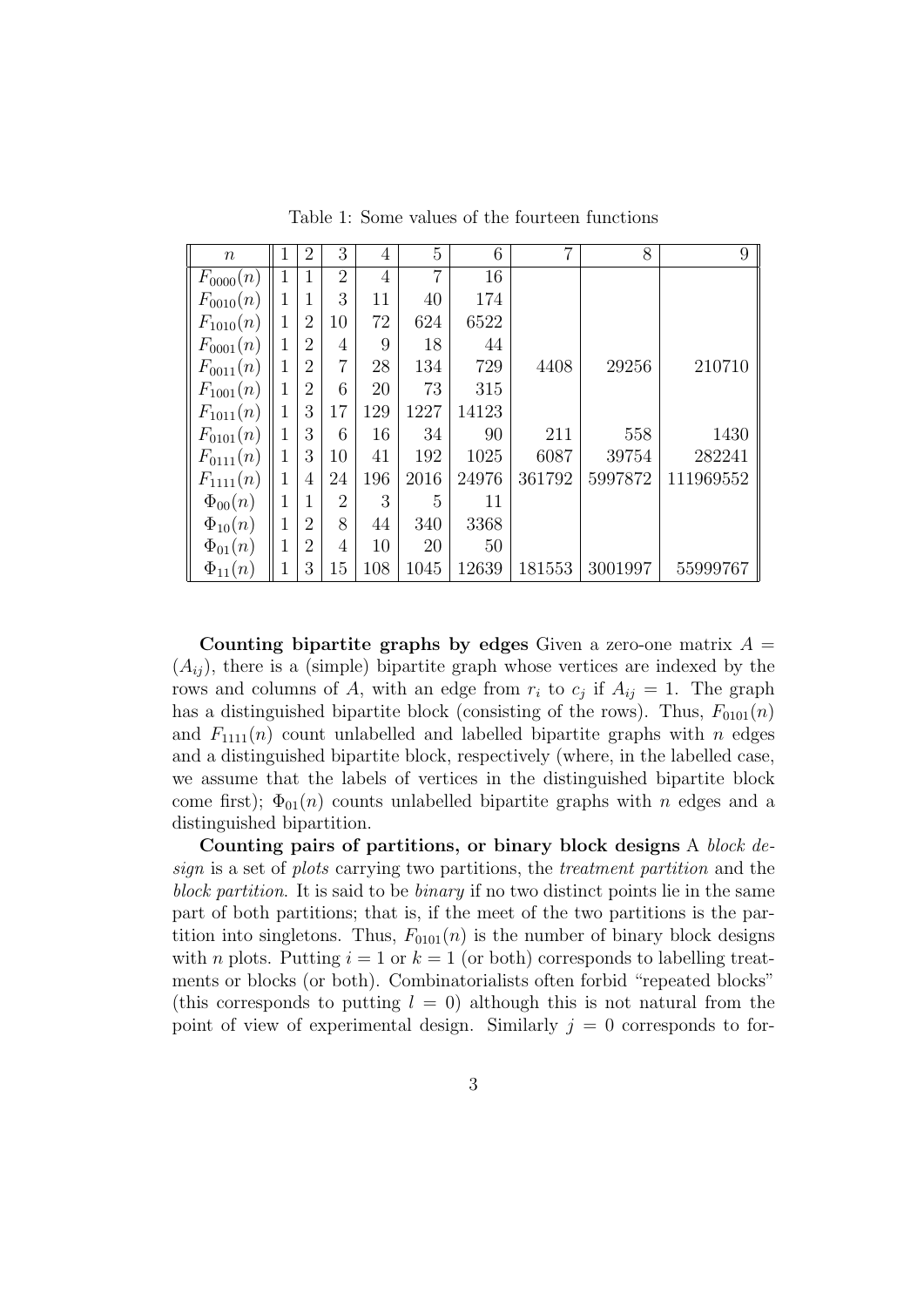bidding "repeated treatments". The functions  $\Phi_{ij}(n)$  count block designs up to duality (interchanging treatments and blocks), without or with treatment and block labelling and/or forbidding repeated blocks and treatments.

Counting orbits of certain permutation groups A permutation group G on a set X is *oligomorphic* if the number  $F_n^*(G)$  of orbits of G on  $X^n$  is finite for all n. Equivalently, the number  $F_n(G)$  of orbits on ordered *n*-tuples of distinct elements is finite, and the number  $f_n(G)$  of orbits on *n*-element subsets of  $X$  is finite, for all  $n$ . These numbers satisfy various conditions, including the following:

- $F_n^*(G) = \sum^{n}$  $k=1$  $S(n,k)F_k(G)$ , where  $S(n,k)$  are Stirling numbers of the second kind;
- $f_n(G) \leq F_n(G) \leq n! f_n(G)$ , where the right-hand bound is attained if and only if the group induced on a finite set by its setwise stabiliser is trivial.

For example, let  $S$  be the symmetric group on an infinite set  $X$ , and  $A$ the group of all order-preserving permutations of the rational numbers. Then  $F_n(S) = f_n(S) = f_n(A) = 1$  and  $F_n(A) = n!$ .

Now if H and K are permutation groups on sets X and Y, then the direct product  $H \times K$  acts coordinatewise on the Cartesian product  $X \times Y$ . It is easy to see that  $F_n^*(H \times K) = F_n^*(H)F_n^*(K)$ .

Let  $(x_1, y_1), \ldots, (x_n, y_n)$  be n distinct elements of  $X \times Y$ . If both X and Y are ordered, then the set of  $n$  pairs can be described by a matrix with  $n$  ones in these positions, where the rows and columns of the matrix are indexed by the sets  $\{x_1, \ldots, x_n\}$  and  $\{y_1, \ldots, y_n\}$  respectively (in the appropriate order). Moreover, if  $X$  is not ordered, then we can represent the set of pairs as the equivalence class of this matrix under row permutations, and similarly for columns. Thus

$$
F_{0101}(n) = f_n(S \times S), \quad F_{1101}(n) = f_n(S \times A), \quad F_{1111}(n) = f_n(A \times A).
$$

Moreover, the wreath product H wr  $C_2$  is the permutation group on  $X^2$ generated by  $H \times H$  together with the permutation  $\tau : (x_1, x_2) \mapsto (x_2, x_1)$ . The effect of  $\tau$  is to transpose the matrix representing an orbit. So

$$
\Phi_{01}(n) = f_n(S \text{ wr } C_2), \qquad \Phi_{11}(n) = f_n(A \text{ wr } C_2).
$$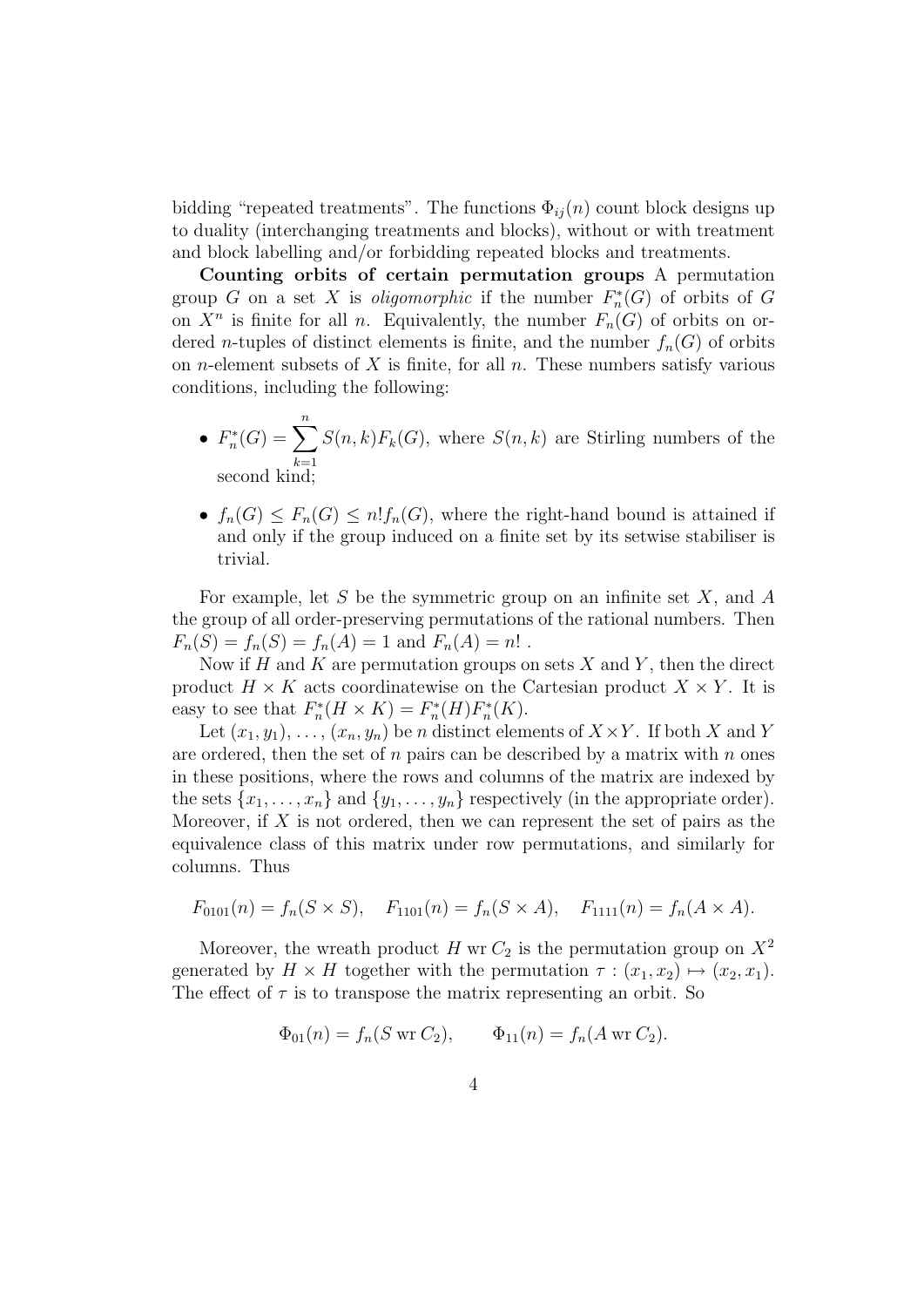Discussion of this "product action" can be found in [5] and [12].

It is not clear how forbidding repeated rows or columns can be included in this interpretation.

### 2 The asymptotics of  $F_{1111}(n)$

We will use both  $F(n)$  and  $F_{1111}(n)$  to denote the number of incidence matrices with  $n$  ones. This is the largest of our fourteen functions, so its value gives an upper bound for all the others. Indeed, we will see later that  $F_{ijkl}(n) = o(F_{1111}(n))$  for  $(i, j, k, l) \neq (1, 1, 1, 1).$ 

It is possible to compute this function explicitly. For fixed n, let  $m_{ij}$  be the number of  $i \times j$  matrices with n ones (and no zero rows or columns). We set  $m_{0,0}(0) = 1$  and  $F(0) = 1$ . Then

$$
\sum_{i \le k} \sum_{j \le l} {k \choose i} {l \choose j} m_{ij} = {kl \choose n}, \tag{1}
$$

so by Möbius inversion,

$$
m_{kl} = \sum_{i \le k} \sum_{j \le l} (-1)^{k+l-i-j} \binom{k}{i} \binom{l}{j} \binom{i j}{n},\tag{2}
$$

and then

$$
F_{1111}(n) = \sum_{i \le n} \sum_{j \le n} m_{ij}.
$$
 (3)

For sequence  $a_n$ ,  $b_n$ , we use the notation  $a_n \sim b_n$  to mean  $\lim_{n\to\infty} a_n/b_n =$ 1. It is clear from the argument above that

$$
F_{1111}(n) \leq {n^2 \choose n} \sim \frac{1}{\sqrt{2\pi n}} (ne)^n,
$$

and of course considering permutation matrices shows that

$$
F_{1111}(n) \ge n! \sim \sqrt{2\pi n} \left(\frac{n}{e}\right)^n.
$$

Theorem 2.1

$$
F_{1111}(n) \sim \frac{n!}{4} e^{-\frac{1}{2}(\log 2)^2} \frac{1}{(\log 2)^{2n+2}}
$$
.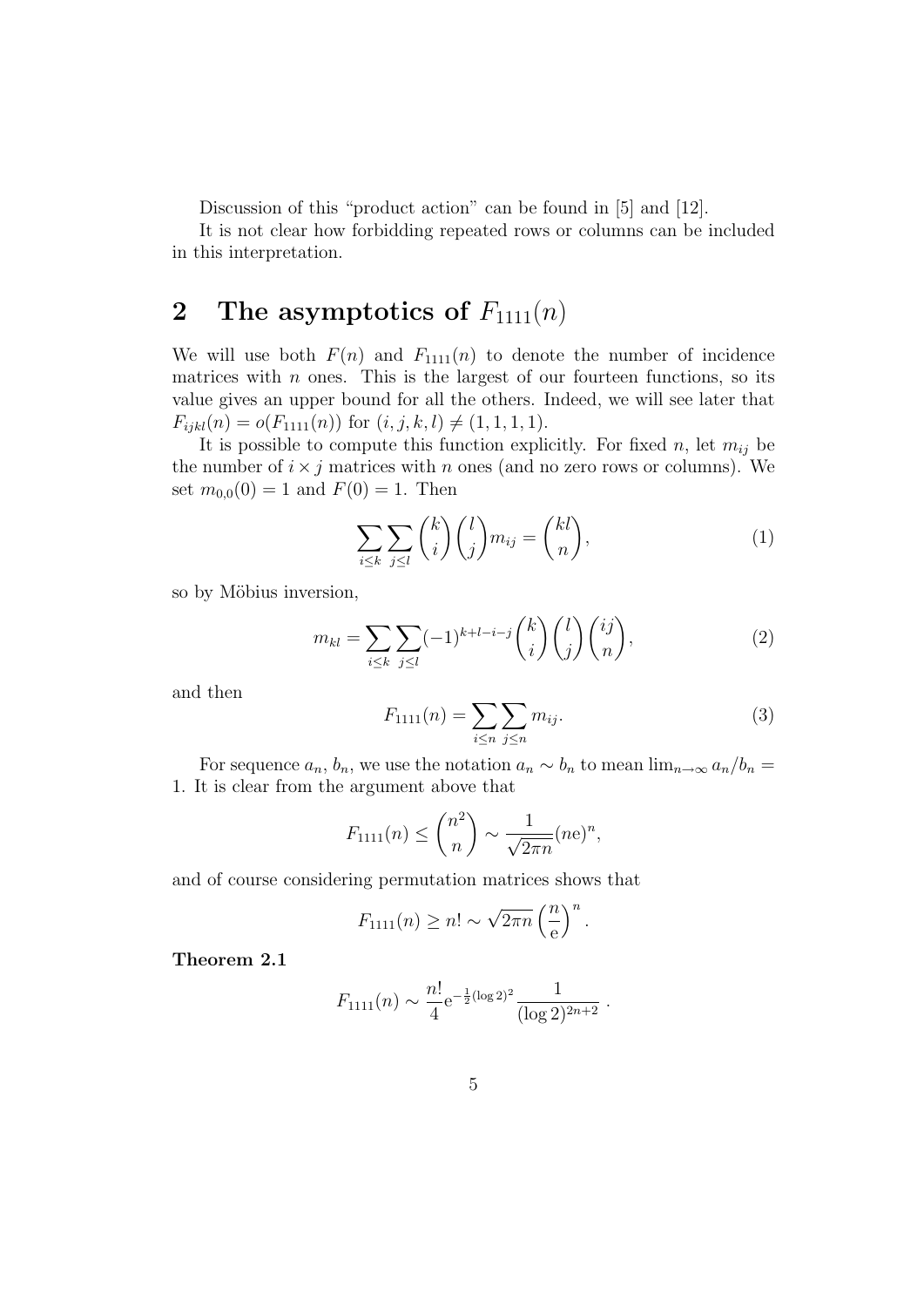We remark that for  $n = 10$ , the asymptotic expression is about 2.5% less than the actual value of 2324081728.

We have three different proofs of Theorem 2.1. One proof will be given in its entirety and the other two will be briefly sketched. Their full details can be found in [6]. We use the method of the first proof to bound  $F_{1101}$  in Section 5. The ideas behind the third proof lead to a random algorithm for generating incidence matrices counted by  $F_{1111}(n)$  and by  $\Phi_{11}(n)$ . The random algorithm provides an independent proof of the expression for  $F_{1111}(n)$ used in the first proof.

First proof This proof uses a procedure which, when successful, generates an incidence matrix uniformly at random from all incidence matrices. The probability of success can be estimated and the asymptotic formula for  $F_{111}(n)$  results.

Let R be a binary relation on a set X. We say R is reflexive if  $(x, x) \in R$ for all  $x \in X$ . We say R is transitive if  $(x, y) \in R$  and  $(y, z) \in R$  implies  $(x, z) \in R$ . A partial preorder is a relation R on X which is reflexive and transitive. A relation R is said to satisfy *trichotomy* if, for any  $x, y \in X$ , one of the cases  $(x, y) \in R$ ,  $x = y$ , or  $(y, x) \in R$  holds. We say that R is a preorder if it is a partial preorder that satisfies trichotomy. The members of X are said to be the *elements* of the preorder.

A relation R is antisymmetric if, whenever  $(x, y) \in R$  and  $(y, x) \in R$ both hold, then  $x = y$ . A relation R on X is a partial order if it is reflexive, transitive, and antisymmetric. A relation is a total order, if it is a partial order which satisfies trichotomy. Given a partial preorder  $R$  on  $X$ , define a new relation S on X by the rule that  $(x, y) \in S$  if and only if both  $(x, y)$  and  $(y, x)$  belong to R. Then S is an equivalence relation. Moreover, R induces a partial order  $\overline{R}$  on the set of equivalence classes of S in a natural way: if  $(x, y) \in R$ , then  $(\overline{x}, \overline{y}) \in \overline{R}$ , where  $\overline{x}$  is the S-equivalence class containing x and similarly for y. We will call an S-equivalence class a block. If  $R$  is a preorder, then the relation  $\overline{R}$  on the equivalence classes of S is a total order. See Section 3.8 and question 19 of Section 3.13 in [4] for more on the above definitions and results. Random preorders are considered in [7].

Given a preorder on elements  $[n] := \{1, 2, \ldots, n\}$  with K blocks, let  $B_1, B_2, \ldots, B_K$  denote the blocks of the preorder. Generate two random preorders uniformly at random  $B_1, B_2, \ldots, B_K$  and  $B'_1, B'_2, \ldots, B'_L$ . For each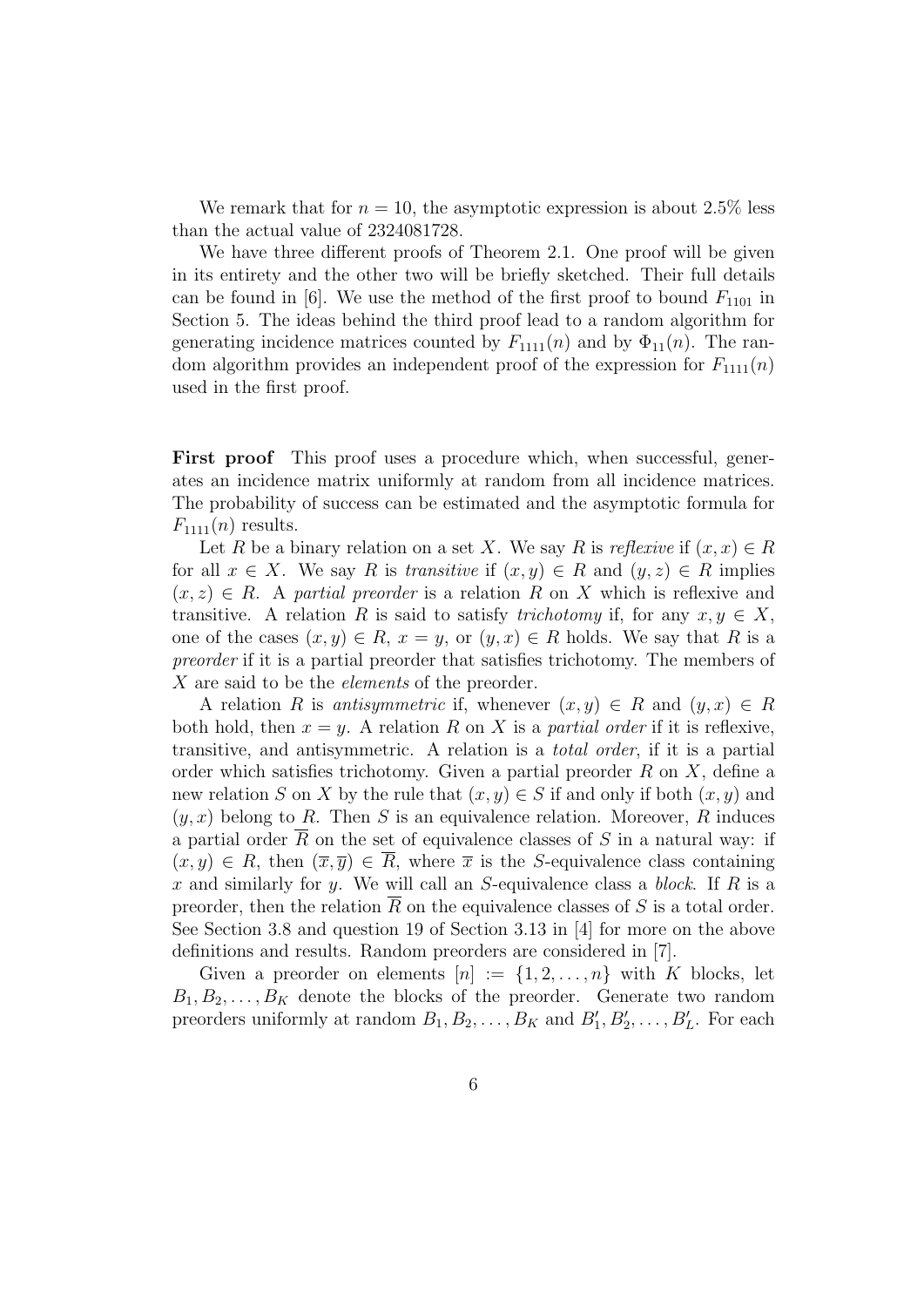$1 \leq i < j \leq n$ , define the event  $D_{i,j}$  to be

 $D_{i,j} = \{\text{for each of the two preorders } i \text{ and } j \text{ are in the same block}\}.$ 

Furthermore, define

$$
W = \sum_{1 \le i < j \le n} I_{D_{i,j}},
$$

where the indicator random variables are defined by

$$
I_{D_{i,j}} = \begin{cases} 1 & \text{if } D_{i,j} \text{ occurs;} \\ 0 & \text{otherwise.} \end{cases}
$$

If  $W = 0$ , then the procedure is successful, in which case  $B_k \cap B_l'$  consists of either 0 or 1 elements for each  $1 \leq k \leq K$  and  $1 \leq l \leq L$ . If the procedure is successful, then we define the corresponding  $K \times L$  incidence matrix A by

$$
A_{k,l} = \begin{cases} 1 & \text{if } B_k \cap B'_l \neq \emptyset; \\ 0 & \text{if } B_k \cap B'_l = \emptyset. \end{cases}
$$

It is easy to check that the above definition of A in fact produces an incidence matrix and that each incidence matrix occurs in  $n!$  different ways by the construction. It follows that

$$
F_{1111}(n) = \frac{P(n)^{2} \mathbb{P}(W=0)}{n!},
$$

where  $P(n)$  is the number of preorders on n elements if  $n \ge 1$  and  $P(0) = 1$ .

It is known (see [1], for example) that the exponential generating function of  $P(n)$  is

$$
\sum_{n=0}^{\infty} \frac{P(n)}{n!} z^n = \frac{1}{2 - e^z}.
$$
 (4)

The preceding equality implies that  $P(n)$  has asymptotics given by

$$
P(n) \sim \frac{n!}{2} \left(\frac{1}{\log 2}\right)^{n+1},\tag{5}
$$

where, given sequences  $a_n$ ,  $b_n$  the notation  $a_n \sim b_n$  means that  $\lim_{n\to\infty} a_n/b_n =$ 1. It remains to find the asymptotics of  $\mathbb{P}(W = 0)$ .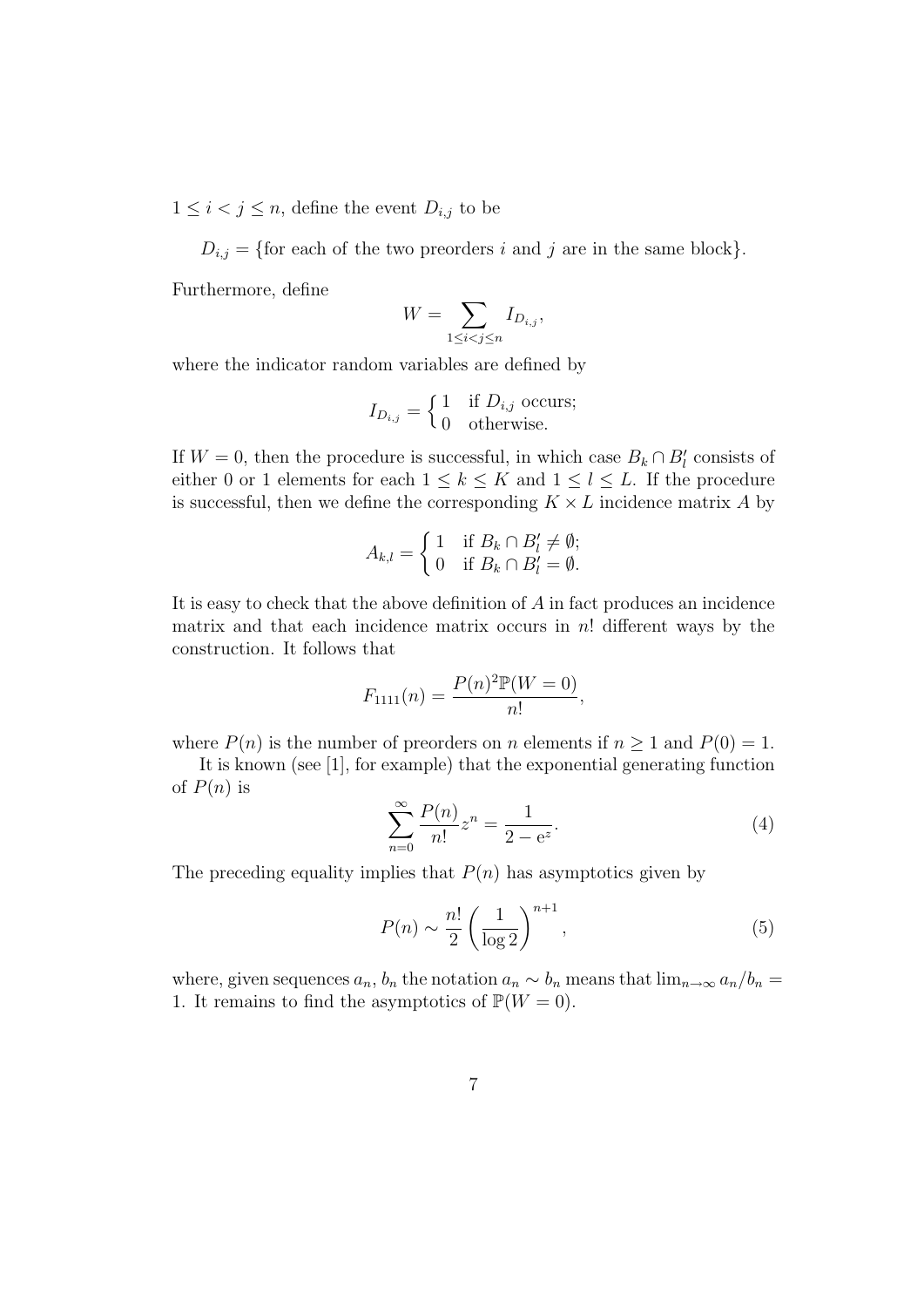The rth falling moment of W is

$$
\mathbb{E}(W)_r = \mathbb{E}W(W-1)\cdots(W-r+1)
$$
\n
$$
= \mathbb{E}\left(\sum_{\text{pairs } (i_s,j_s) \text{ different}} I_{i_1,j_1}\cdots I_{i_r,j_r}\right)
$$
\n
$$
= \mathbb{E}\left(\sum_{\text{all } i_s \text{ and } j_s \text{ different}} I_{i_1,j_1}\cdots I_{i_r,j_r}\right) + \mathbb{E}\left(\sum^* I_{i_1,j_1}\cdots I_{i_r,j_r}\right)(7)
$$

with  $\sum_{i=1}^{k}$  defined to be the sum with all pairs  $(i_s, j_s)$  different, but not all  $i_s, j_s$  different.

First we find the asymptotics of the first term in (7). For given sequences  $i_1, i_2, \ldots, i_r, j_1, j_2, \ldots, j_r$ , the expectation  $\mathbb{E}(I_{i_1,j_1} \cdots I_{i_r,j_r})$  is the number of ways of forming two preorders on the set of elements  $[n] \setminus \{j_1, j_2, \ldots, j_r\}$ and then for each s adding the element  $j_s$  to the block containing  $i_s$  in both preorders (which ensures that  $D_{i_s,j_s}$  occurs for each s) and dividing the result by  $P(n)^2$ . Since the number of ways of choosing  $i_1, i_2, \ldots, i_r, j_1, j_2, \ldots, j_r$ equals  $\frac{n!}{2^r(n-2r)!}$ , This gives

$$
\mathbb{E}\left(\sum_{\text{all }i_s \text{ and }j_s \text{ different}}I_{i_1,j_1}\cdots I_{i_r,j_r}\right) = \frac{n!}{2^r(n-2r)!}\frac{P(n-r)^2}{P(n)^2}
$$

$$
\sim \left(\frac{(\log 2)^2}{2}\right)^r,
$$

where we have used  $(5)$ .

The second term is bounded in the following way. For each sequence  $(i_1, j_1), (i_2, j_2), \ldots, (i_s, j_s)$  in the second term we form the graph G on vertices  $\bigcup_{s=1}^r \{i_s, j_s\}$  with edges  $\bigcup_{s=1}^r \{\{i_s, j_s\}\}\.$  Consider the unlabelled graph G' corresponding to  $G$  consisting of  $v$  vertices and  $c$  components. The number of ways of labelling  $G'$  to form G is bounded by  $n^v$ . The number of preorders corresponding to this labelling is  $P(n-v+c)$  because we form a preorder on  $n - v + c$  vertices after which the vertices in the connected component of G containing a particular vertex get added to that block. Therefore, we have

$$
\mathbb{E}\left(\sum^* I_{i_1,j_1} \cdots I_{i_r,j_r}\right) \leq \sum_{G'} n^v \frac{P(n-v+c)^2}{P(n)^2} \n= \sum_{G'} O\left(n^{2c-v}\right),
$$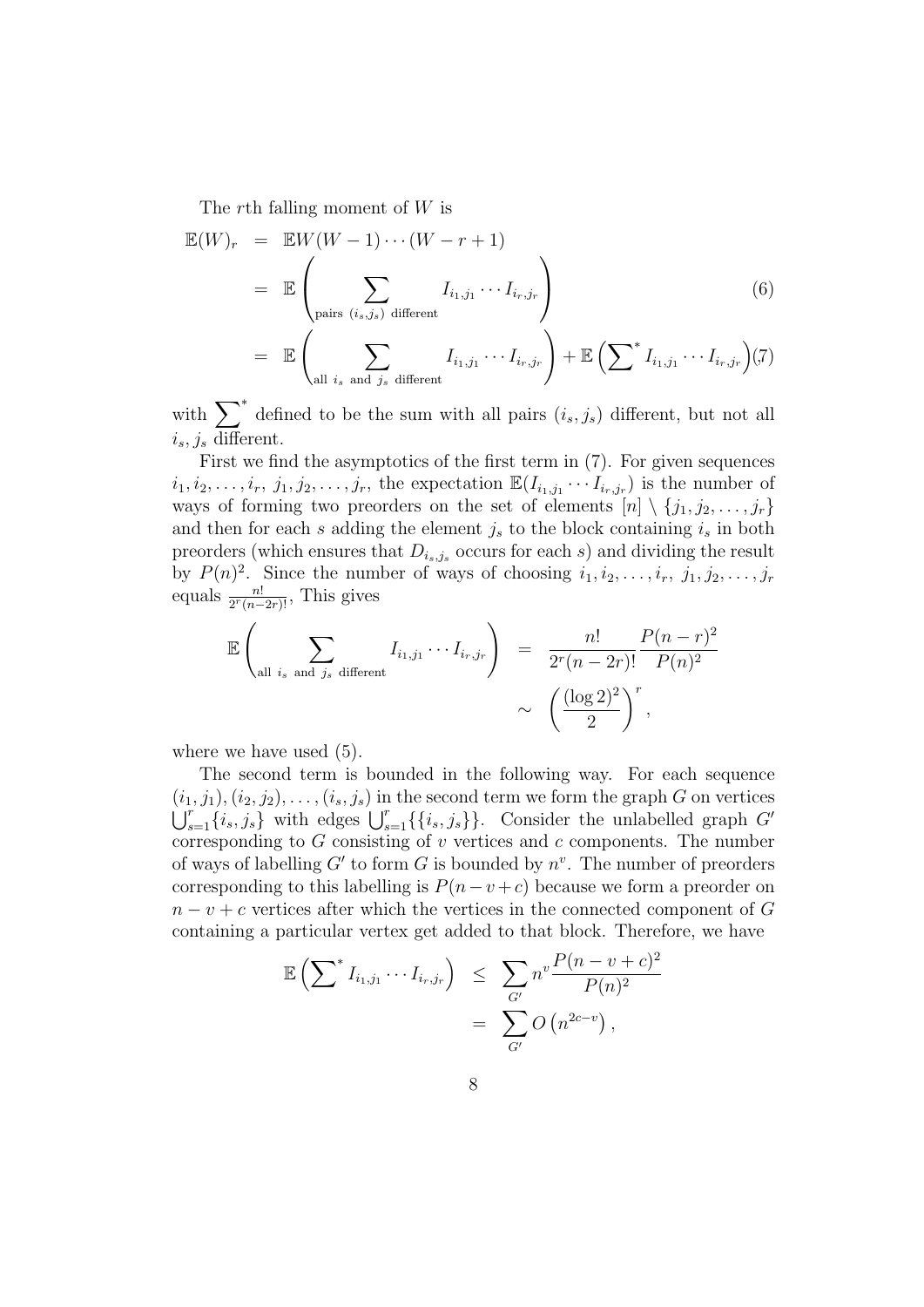where the constant in  $O(n^{2c-v})$  is uniform over all G' because  $v \leq 2r$ . Since at least one vertex is adjacent to more than one edge, the graph G is not a perfect matching. Furthermore, each component of G contains at least two vertices. It follows that  $2c < v$  and, as a result,

$$
\mathbb{E}\left(\sum\nolimits^* I_{i_1,j_1}\cdots I_{i_r,j_r}\right)=O\left(n^{-1}\right).
$$

The preceding analysis shows that

$$
\mathbb{E}(W)_r \sim \left(\frac{(\log 2)^2}{2}\right)^r
$$

for each  $r \geq 0$ . The method of moments implies that the distribution converges weakly to the distribution of a Poisson( $(\log 2)^2/2$ ) distributed random variable and therefore

$$
\mathbb{P}(W=0) \sim \exp\left(-\frac{(\log 2)^2}{2}\right). \tag{8}
$$

 $\Box$ 

**Second proof** (Sketch) First, the following expression for  $F_{1111}(n)$  is given in terms of the number of preorders on  $k$  elements as an alternating sum different from and simpler than (2):

$$
F_{1111}(n) = \frac{1}{n!} \sum_{k=1}^{n} s(n,k) P(k)^2,
$$

where and  $s(n, k)$  and  $S(n, k)$  are Stirling numbers of the first and second kind respectively. As in the first proof, the number of pairs of preorders for which the meets of the blocks form a given k-partition of [n] is  $k!F(k)$ , so

$$
P(n)^{2} = \sum_{k=1}^{n} S(n,k)k!F(k),
$$

and we obtain the result by inversion. Next,  $P(k)$  is replaced by its asymptotic expression (5) with negligible error. Let

$$
F'(n) = \frac{1}{4} \cdot \frac{1}{n!} \sum_{k=1}^{n} s(n,k) (k!)^2 c^{k+1},
$$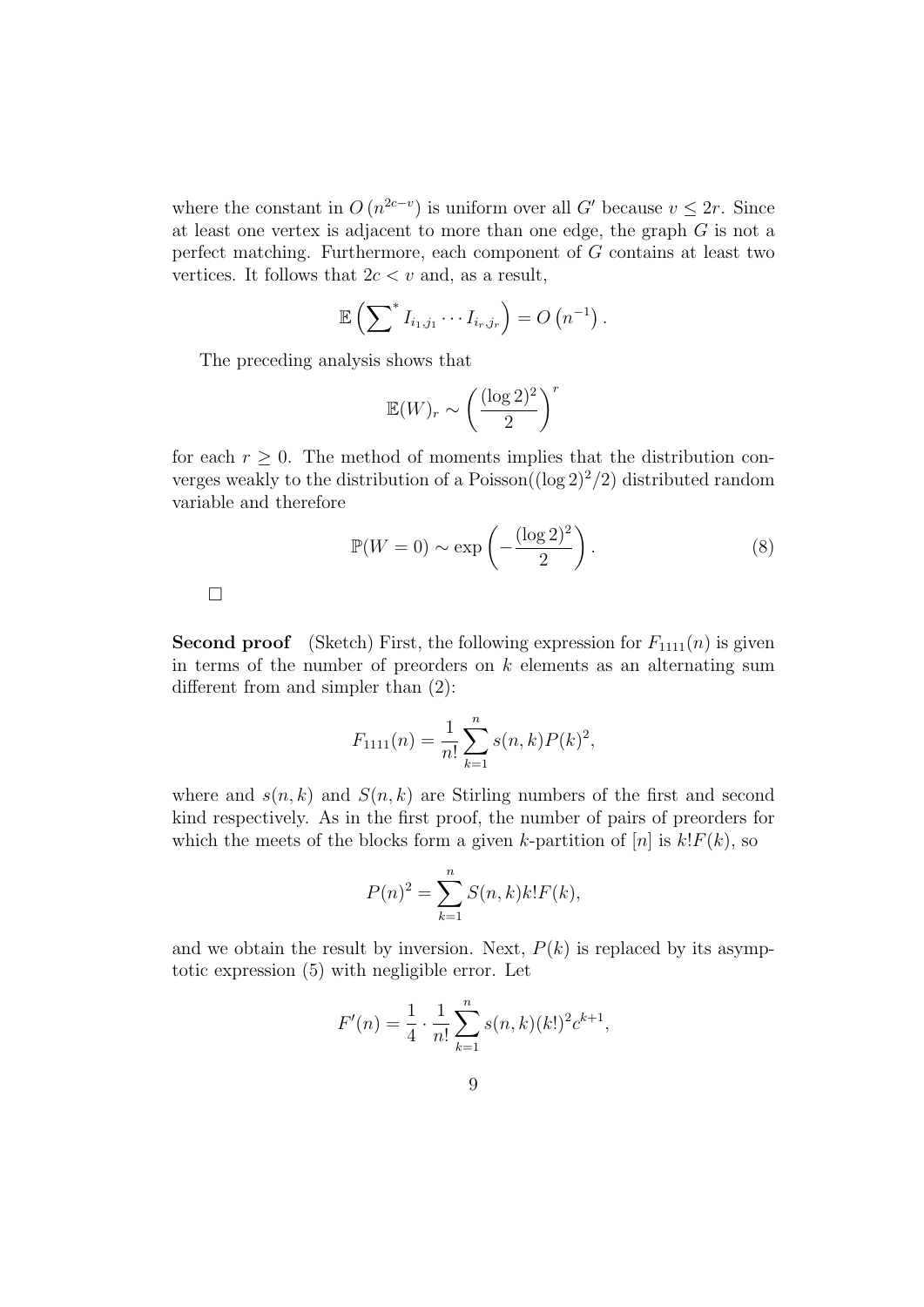where  $c = 1/(\log 2)^2$  is as in the statement of the theorem. As we have argued,  $F(n) \sim F'(n)$ .

Now,  $(-1)^{n-k} s(n, k)$  is the number of permutations in the symmetric group  $S_n$  which have k cycles. So we can write the formula for  $F'(n)$  as a sum over  $S_n$ , where the term corresponding to a permutation with k cycles is  $(-1)^{n-k}(k!)^2 c^{k+1}$ . In particular, the identity permutation gives us a contribution

$$
g(n) = \frac{1}{4} n! \, c^{n+1}.
$$

To show that  $F'(n) \sim Cg(n)$  as  $n \to \infty$ , where  $C = \exp(-(\log 2)^2/2)$ , we write  $F'(n) = F'_1(n) + F'_2(n) + F'_3(n)$ , where the three terms are sums over the following permutations:

 $F'_1$ : all involutions (permutations with  $\sigma^2 = 1$ );

 $F_2'$ : the remaining permutations with  $k \geq \lceil n/2 \rceil$ ;

 $F_3'$ : the rest of  $S_n$ .

A further argument shows that  $F'_1(n) \sim Cg(n)$ , while  $F'_2(n) = o(g(n))$  and  $F'_3(n) = o(g(n)).$   $\Box$ 

Third proof (Sketch) If one is interested in asymptotic enumeration of  $F(n)$ , the formula (2), being a double sum over terms of alternating sign, is on first sight rather unsuitable for an asymptotic analysis. We present a derivation of the asymptotic form of  $F(n)$  based on the following elegant and elementary identity. (This identity and equation (2) were also derived in [12].)

#### Proposition 2.2

$$
F(n) = \sum_{k=0}^{\infty} \sum_{l=0}^{\infty} \frac{1}{2^{k+l+2}} \binom{kl}{n} . \tag{9}
$$

Proof Insert

$$
1 = \sum_{k=i}^{\infty} \frac{1}{2^{k+1}} \binom{k}{i} = \sum_{l=j}^{\infty} \frac{1}{2^{l+1}} \binom{l}{j} \tag{10}
$$

into (3) and resum using (1).  $\square$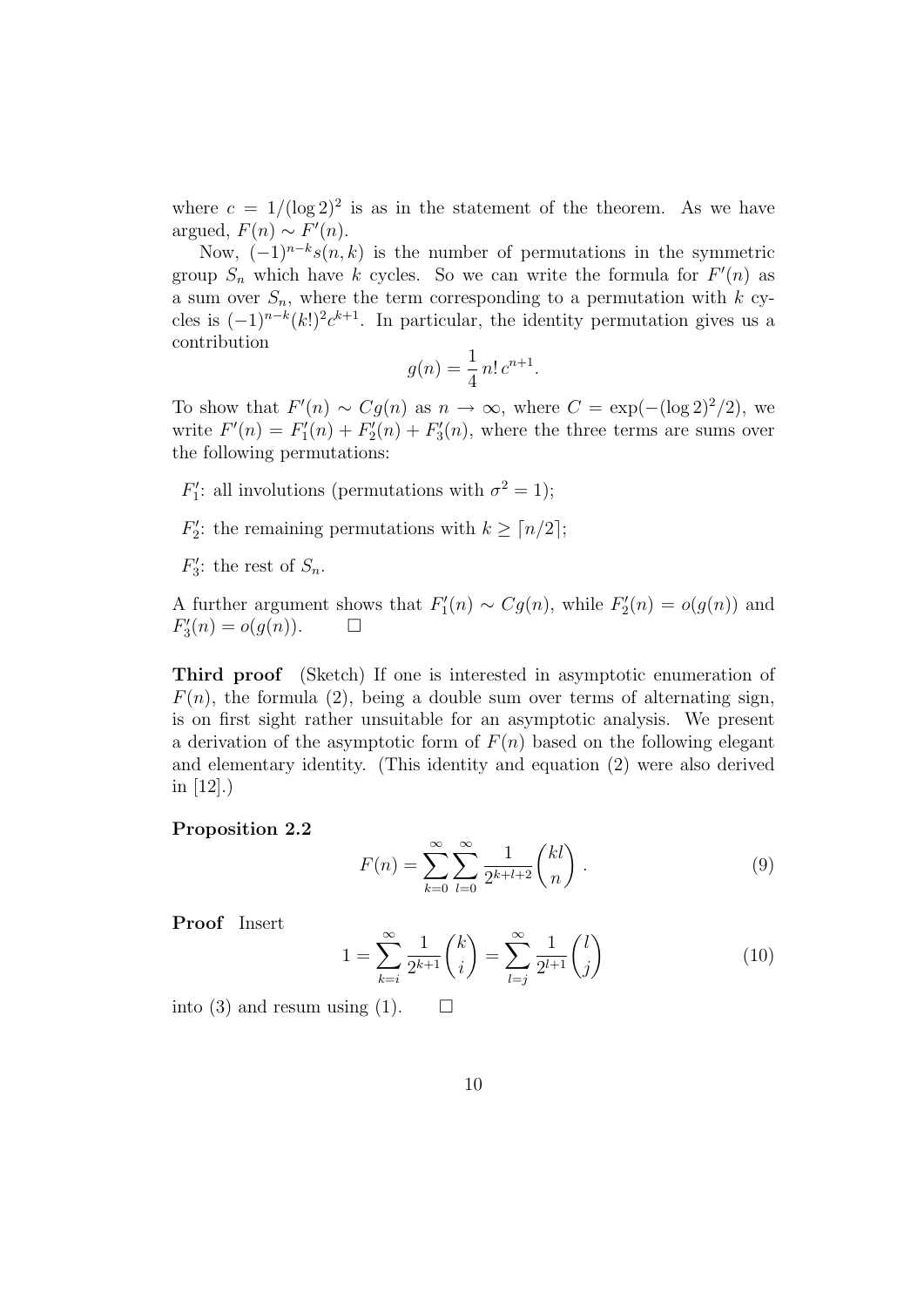The sum in (9) is dominated by terms where  $kl \gg n$ . In this regime, using

$$
\binom{kl}{n} \sim \frac{(kl)^n}{n!} e^{-\frac{n^2}{2kl}}
$$

and approximating the sum in (9) by an integral (cf. Euler-Maclaurin) leads to

$$
F(n) \sim \frac{1}{4n!} \int \mathrm{d}k \int \mathrm{d}l \frac{(kl)^n}{2^{k+l}} e^{-\frac{n^2}{2kl}}
$$
  
= 
$$
\frac{n^{2n+2}}{4n!} \int \mathrm{d}\kappa \int \mathrm{d}\lambda \ e^{n(\log \kappa - \kappa \log 2)} e^{n(\log \lambda - \lambda \log 2)} e^{-\frac{1}{2\kappa \lambda}}
$$

For n large, the integrals are dominated by a small neighborhood around their respective saddles. As e<sup>- $\frac{1}{2\kappa\lambda}$ </sup> is independent of n, we can treat the integrals separately. Using  $w(\kappa) = \log \kappa - \kappa \log 2$ , the saddle  $\kappa_s = \frac{1}{\log 2}$  is determined from  $w'(\kappa_s) = 0$  ( $\lambda_s = \frac{1}{\log 2}$  analogously). Approximating the integrals by a Gaussian around the saddle point gives

$$
F(n) \sim \frac{n^{2n+2}}{4n!} e^{nw(\kappa_s)} \sqrt{\frac{2\pi}{n|w''(\kappa_s)|}} e^{nw(\lambda_s)} \sqrt{\frac{2\pi}{n|w''(\lambda_s)|}} e^{-\frac{1}{2\kappa_s\lambda_s}}
$$

$$
= \frac{n^{2n+2}}{4n!} \left( e^{n(\log\log 2 - 1)} \sqrt{\frac{2\pi}{n(\log 2)^2}} \right)^2 e^{-\frac{1}{2}(\log 2)^2}
$$

which simplifies to the desired result.  $\Box$ 

# 3 Generating random incidence matrices

It is easily shown that (4) implies that

$$
P(n) = \sum_{k=0}^{\infty} \frac{k^n}{2^{k+1}}.
$$

Hence, the distribution  $\pi_k$  on the natural numbers defined by

$$
\pi_k = \frac{k^n}{P(n)2^{k+1}}
$$

is a probability distribution. The following way of generating preorders uniformly at random was given in [11].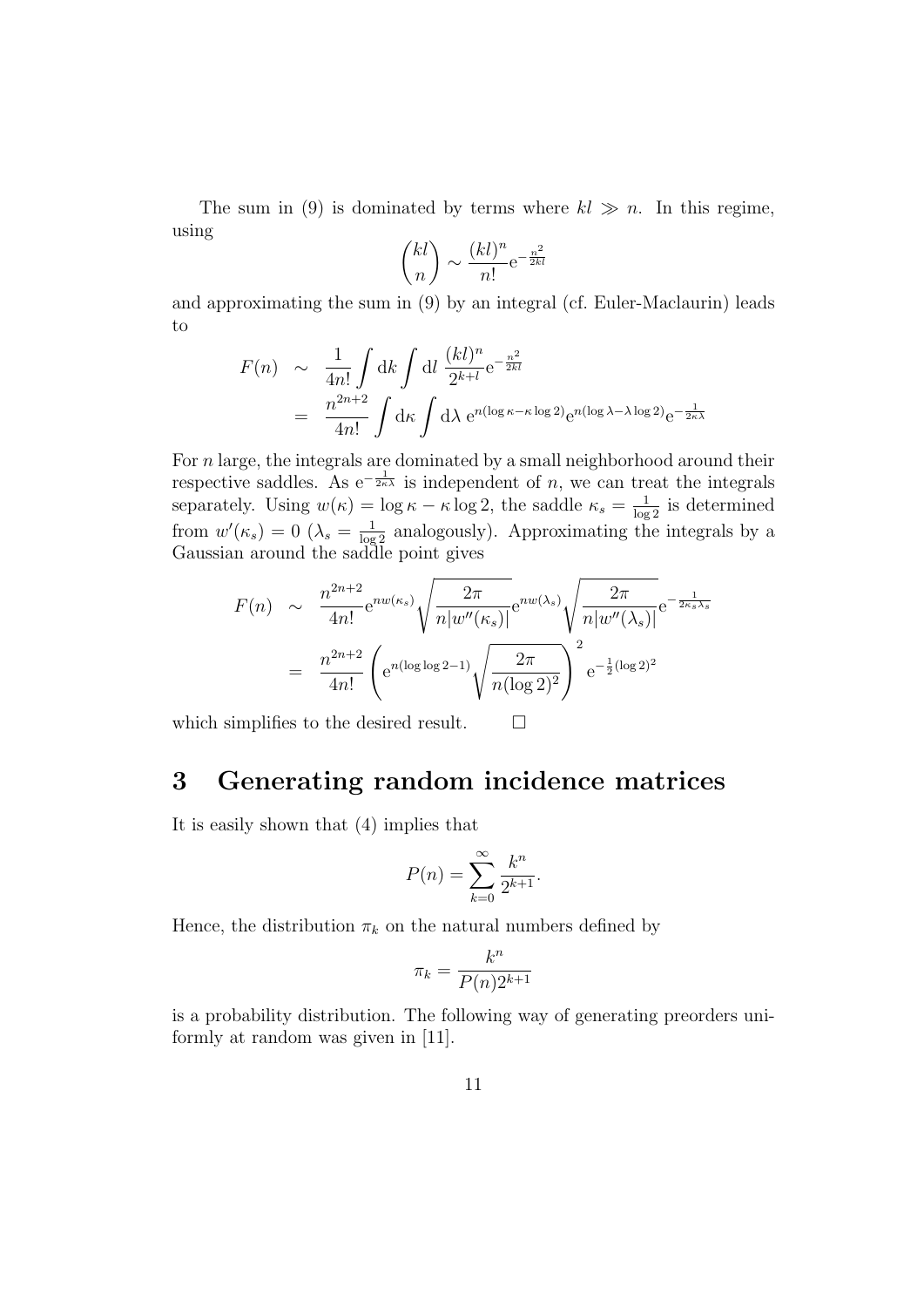**Theorem 3.1 (Maassen, Bezembinder)** Let A be a set of n elements,  $n \geq 1$ . Let a random preorder R be generated by the following algorithm:

- $(i)$  Draw an integer-valued random variable K according to the probability distribution  $\pi_k$ .
- (ii) To each  $a \in A$  assign a random score  $X_a$  according to the uniform distribution on  $\{1, 2, \ldots, K\}$ .
- (iii) Put aRb if and only if  $X_a \leq X_b$ .

Then all of the  $P(n)$  possible preorders on A are obtained with the same probability  $P(n)$ .

Incidence matrices counted by  $F_{1111}(n)$  can be generated uniformly at random by a similar algorithm. Define a integer valued joint probability distribution function  $\rho_{k,l}$  by

$$
\rho_{k,l} = \frac{1}{F_{1111}(n)} {kl \choose n} 2^{-k-l-2}.
$$

**Theorem 3.2** The following algorithm generates a random incidence matrix counted by  $F_{1111}(n)$ .

- (i) Draw integer-valued random variables K and L according to the joint probability distribution  $\rho_{k,l}$ .
- (ii) Choose a 0-1 matrix with K rows, L columns, n 1's and  $KL n$  0's uniformly at random.
- (iii) Delete all rows and columns for which all entries are 0.

**Proof** Denote a 0-1 matrix with k rows, l columns, and n 1's a  $(k, l)$ -matrix. Denote an incidence matrix with i rows, j columns, and n 1's a  $(i, j)$ -incidence matrix. Now, every  $(k, l)$ -matrix is generated with equal probability

$$
\frac{\rho_{k,l}}{\binom{kl}{n}} = \frac{2^{-k-l-2}}{F_{1111}(n)}
$$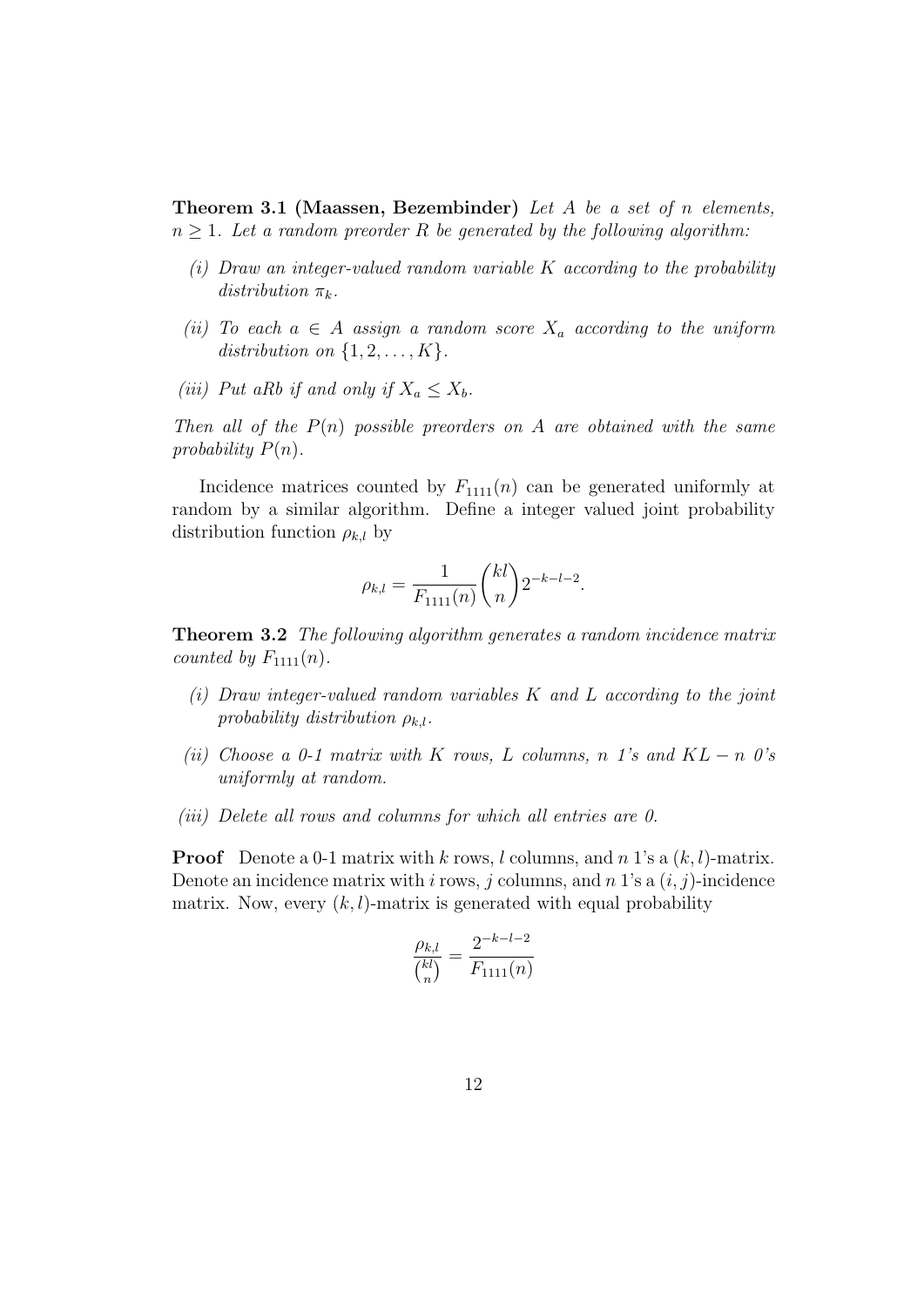and every  $(i, j)$ -incidence matrix is generated from  $\binom{k}{i}$  $\binom{k}{i}\binom{l}{j}$  (k, l)-matrices. Averaging over the probability distribution, it follows that every  $(i, j)$ -incidence matrix is generated with probability

$$
p(i,j) = {kl \choose n}^{-1} \sum_{k,l} {k \choose i} {l \choose j} \rho_{k,l}
$$

Using (10), this sum simplifies to  $p(i, j) = 1/F_{1111}(n)$ .  $\Box$ 

#### 4 Counting symmetric matrices

In this section we find the asymptotics for  $\Phi_{11}(n)$  and show:

Proposition 4.1  $\Phi_{11}(n) \sim \frac{1}{2}$  $\frac{1}{2}F_{1111}(n)$ .

**Proof** Clearly we have  $\Phi_{11}(n) = \frac{1}{2}(F_{1111}(n) + S_{11}(n))$ , where  $S_{11}(n)$  is the number of symmetric matrices with  $n$  ones having no zero rows or columns, where repeated rows or columns are allowed and row or column permutations are not permitted. So it suffices to show that  $S_{11}(n) = o(F_{1111}(n)).$ 

Now let  $I(n)$  be the number of solutions of  $\sigma^2 = 1$  in the symmetric group  $S_n$ . Then we have

$$
I(n) \le S_{11}(n) \le I(n)P(n)/n!.
$$

The lower bound is clear by considering symmetric permutation matrices. For the upper bound, our analysis of  $F_{1111}(n)$  shows that  $n!S_{11}(n)$  is the number of pairs  $(R_1, R_2)$  of preorders on  $\{1, \ldots, n\}$  such that no two points i and j lie in the same block for both preorders, and additionally such that  $R_1$ and  $R_2$  are interchanged by some involution  $\sigma$  of  $\{1, \ldots, n\}$  (corresponding to transposition of the matrix). So instead of choosing  $R_1$  and  $R_2$ , we can choose  $R_1$  and  $\sigma$  and let  $R_2 = R_1^{\sigma}$ ; there are  $P(n)I(n)$  choices, and this is an overcount because of the extra condition that must hold on  $(R_1, R_2)$ .

rcount because of the extra condition that must a<br>Now  $I(n)$  is just a little larger than  $\sqrt{n!}$ : in fact,

$$
I(n) \sim \frac{n^{n/2}}{\sqrt{2}e^{n/2 - \sqrt{n} + 1/4}}
$$

(see [3, p. 347]). We have seen that  $P(n)/n! \sim A(1/\log 2)^n$ . So the conclusion follows from Theorem 2.1.  $\Box$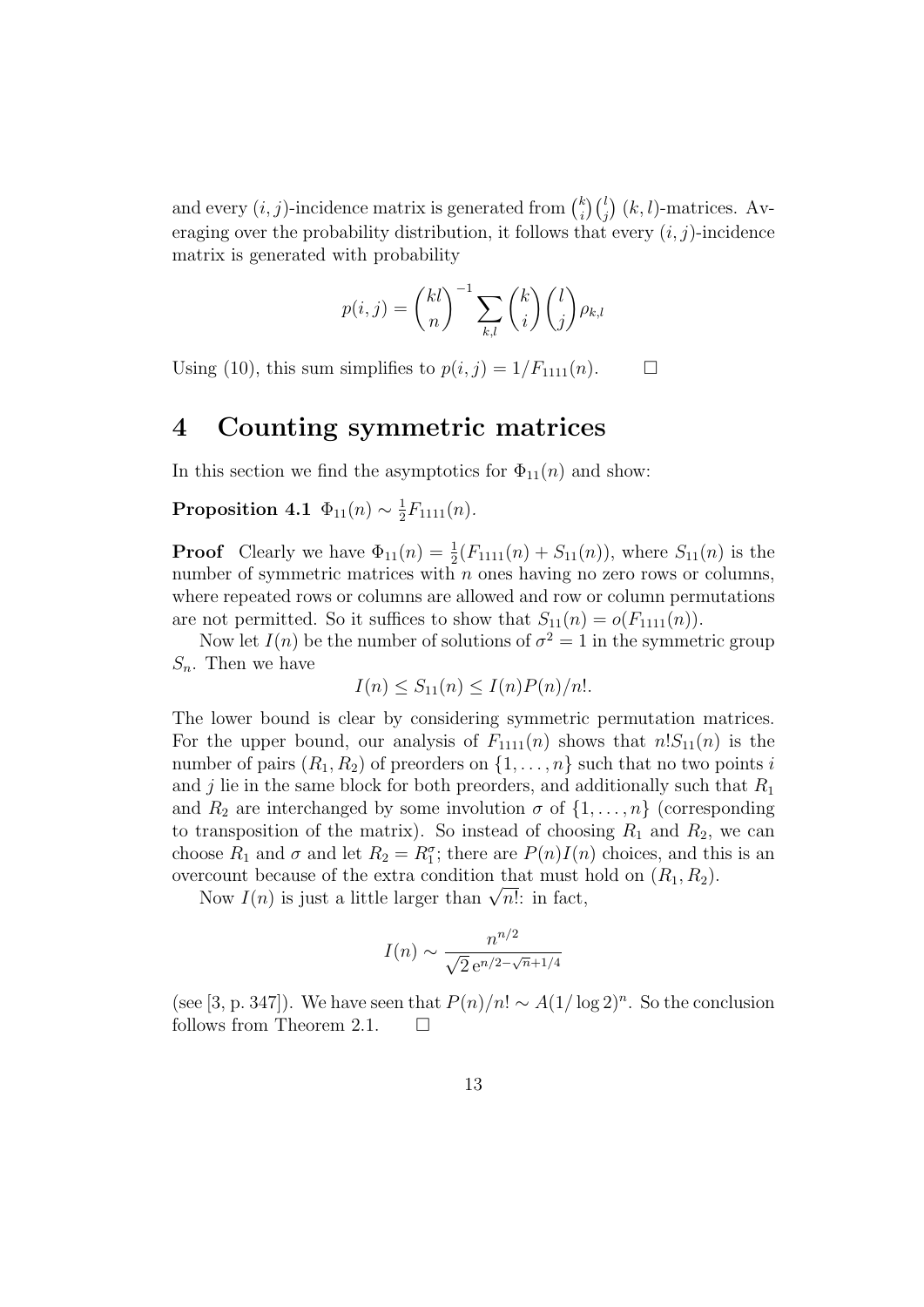It is possible to show that the upper bound for  $S_{11}(n)$  is correct, apart from a constant factor:

**Proposition 4.2**  $S_{11}(n) \sim C_s \cdot I(n)P(n)/n!$ , where  $C_s = \frac{1}{2}$  $\frac{1}{2}e^{-(\log 2)^2/4} \approx$ 0.44341. In other words, if we choose randomly a preorder  $R$  and an involution  $\sigma \in S_n$ , the probability that no two points lie in the same part in both R and  $R^{\sigma}$  tends to  $C_s$  as  $n \to \infty$ .

**Proof** Let  $\mu_i = \mu_i(n)$  be the number of  $i \times i$  symmetric incidence matrices with *n* ones. Let  $s_k$  be the number of  $k \times k$  symmetric matrices with *n* ones, given by

$$
s_k = \sum_{j=0}^{\lfloor n/2 \rfloor} \binom{\binom{k}{2}}{j} \binom{k}{n-2j},\tag{11}
$$

where  $j$  represents the number of ones off of the diagonal. Then

$$
s_k = \sum_{i=1}^k {k \choose i} \mu_i
$$

and

$$
S_{11}(n) = \sum_{i=1}^{n} \mu_i = \sum_{k=1}^{\infty} \frac{s_k}{2^{k+1}}
$$

by (10), leading to

$$
S_{11}(n) = \sum_{k=0}^{\infty} \frac{1}{2^{k+1}} \sum_{j=0}^{\infty} \binom{\binom{k}{2}}{j} \binom{k}{n-2j}.
$$

To compute this sum asymptotically, we approximate for  $m \gg l \gg 1$ 

$$
\binom{m}{l} \sim \frac{m^l}{l!} e^{-l^2/2m}.
$$

The sums are dominated near  $k \approx n/\log 2$  and  $j \approx (n -$ √  $\overline{n})/2$ , so that we can justify replacing the binomial coefficients by this approximation. We get

$$
S_{11}(n) \sim \sum_{k=0}^{\infty} \frac{1}{2^{k+1}} \sum_{j=0}^{\infty} \frac{\binom{k}{2}^j}{j!} \frac{k^{n-2j}}{(n-2j)!} e^{-j^2/2\binom{k}{2}-(n-2j)^2/2k}
$$
  
 
$$
\sim \sum_{k=0}^{\infty} \frac{k^n}{2^{k+1}} \sum_{j=0}^{\infty} \frac{1}{j!(n-2j)!2^j} e^{-j/k-j^2/k^2-(n-2j)^2/2k},
$$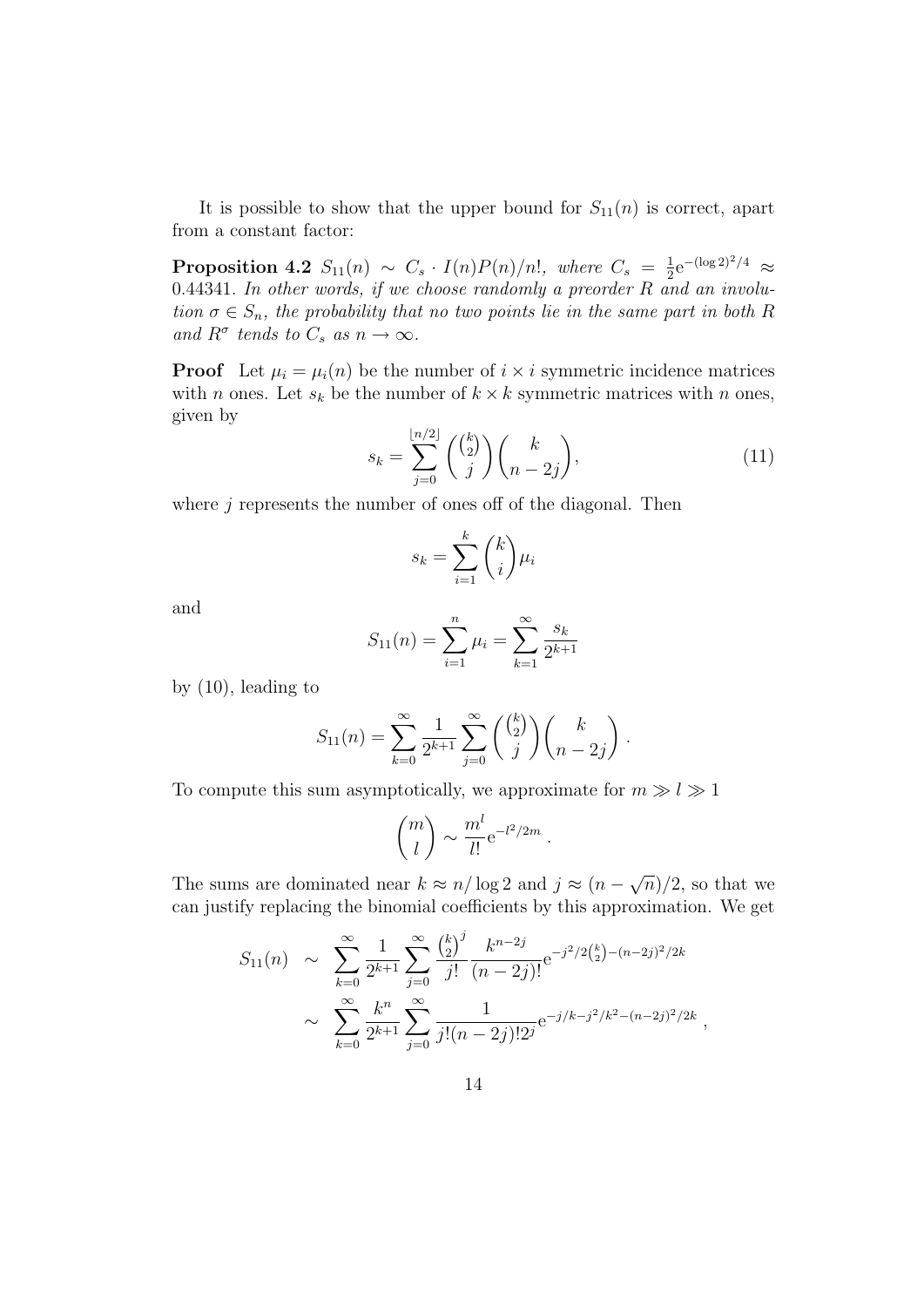where in the last step we also replaced  $(1 - 1/k)^j \sim e^{-j/k}$ . Due to the concentration of the sum near  $k \approx n/\log 2$  and  $j \approx (n-\sqrt{n})/2$ , the argument of the exponential can be replaced by

$$
e^{-j/k-j^2/k^2 - (n-2j)^2/2k} \sim e^{-\log 2 - (\log 2/2)^2} = \frac{1}{2}e^{-(\log 2)^2/4} = C_s,
$$

where  $C_s$  is as in the Proposition. Identifying

$$
P(n) = \sum_{k=0}^{\infty} \frac{k^n}{2^{k+1}}
$$

and

$$
I(n) = \sum_{j=0}^{\infty} \frac{n!}{j!(n-2j)!2^j},
$$

we arrive at

$$
S_{11}(n) \sim C_s \cdot I(n)P(n)/n! .
$$

 $\Box$ 

One may also generate matrices from  $S_{11}$  uniformly at random. Define an integer valued probability distribution function  $\psi_k$  by

$$
\psi_k = \frac{s_k 2^{-k-1}}{S_{11}(n)}.
$$

**Theorem 4.3** The following algorithm generates a random incidence matrix counted by  $S_{11}(n)$ .

- (i) Draw integer-valued random variables K according to the probability distribution  $\psi_k$ .
- (ii) Choose a K × K symmetric zero-one matrix with n ones and  $K^2 n$ zeros uniformly at random.
- (iii) Delete all rows and columns for which all entries are zero.

The proof of Theorem 4.3 is similar to the proof of Theorem 3.2.

In general, we have  $\Phi_{ij}(n) = \frac{1}{2}(F_{ijij}(n) + S_{ij}(n))$ , where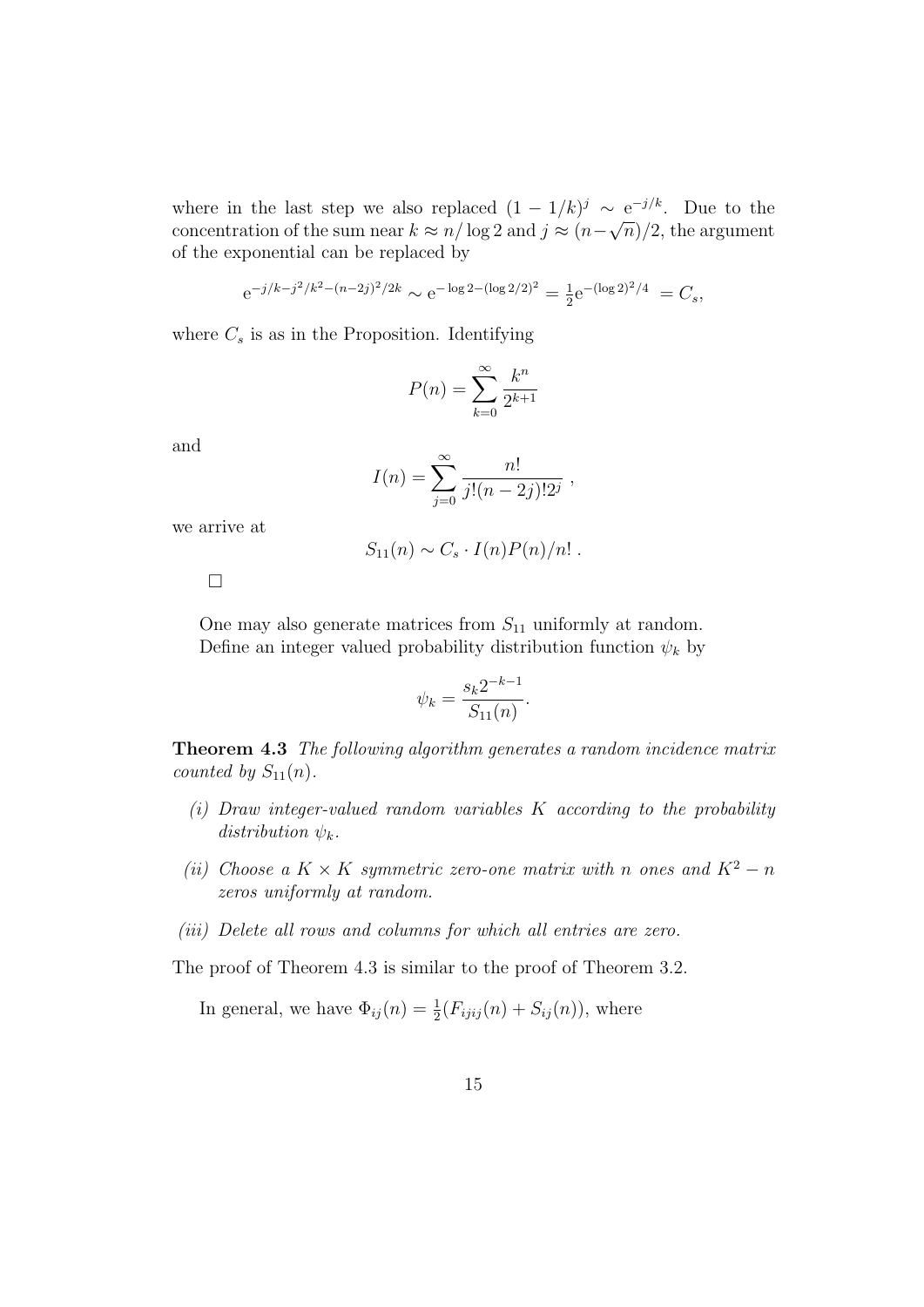- if  $i = 1$ , then  $S_{ij}(n)$  is the number of symmetric matrices with n ones and no zero rows, where repeated rows are forbidden if  $j = 0$  and permitted if  $j = 1$ ;
- if  $i = 0$ , then  $S_{ij}(n)$  is the number of classes of matrices with n ones and no zero rows (up to row and column permutations) which are closed under transposition, with the same interpretation of  $j$  as in the other case.

We do not yet have asymptotics for these. It seems likely that, in all four cases,  $S_{ij}(n) = o(F_{ijij}(n))$ , so that  $\Phi_{ij}(n) \sim \frac{1}{2}$  $\frac{1}{2}F_{ijij}(n)$ . Table 2 gives some values of these functions.

Table 2: Some counts for symmetric matrices and classes

| $\, n$                  |          | $\Omega$<br>IJ |          | G  |        |      |      |                    |        |
|-------------------------|----------|----------------|----------|----|--------|------|------|--------------------|--------|
| $S_{00}(n)$             |          | 2              | $\Omega$ | 3  |        |      |      |                    |        |
| $\parallel S_{01}(n)$   |          | 2              |          |    | 10     |      |      |                    |        |
| $\mid S_{10}(n)\right $ | റ        | 6              | 16       |    | 56 214 |      |      | 866   3796   17468 |        |
| $\ S_{11}(n)\ $         | $\Omega$ | 6              | 20       | 74 | 302    | 1314 | 6122 | 29982              | 154718 |

### 5 The function  $F_{1011}(n)$

Recall that the number of incidence matrices with  $n$  ones, no repeated rows and matrices equal by row or column permutations unidentified is denoted by  $F_{1011}(n)$ . In this section we will show

Theorem 5.1 We have

$$
F_{1011}(n) = o(F_{1111}(n)).
$$

Proof We will use the probabilistic method and the notation used in the proof of Theorem 2.1. The idea behind the proof is to show that the probability tends to 0 that a randomly chosen incidence matrix counted by  $F_{111}(n)$ does not have two rows with each containing all zeroes except for a single one in the same column.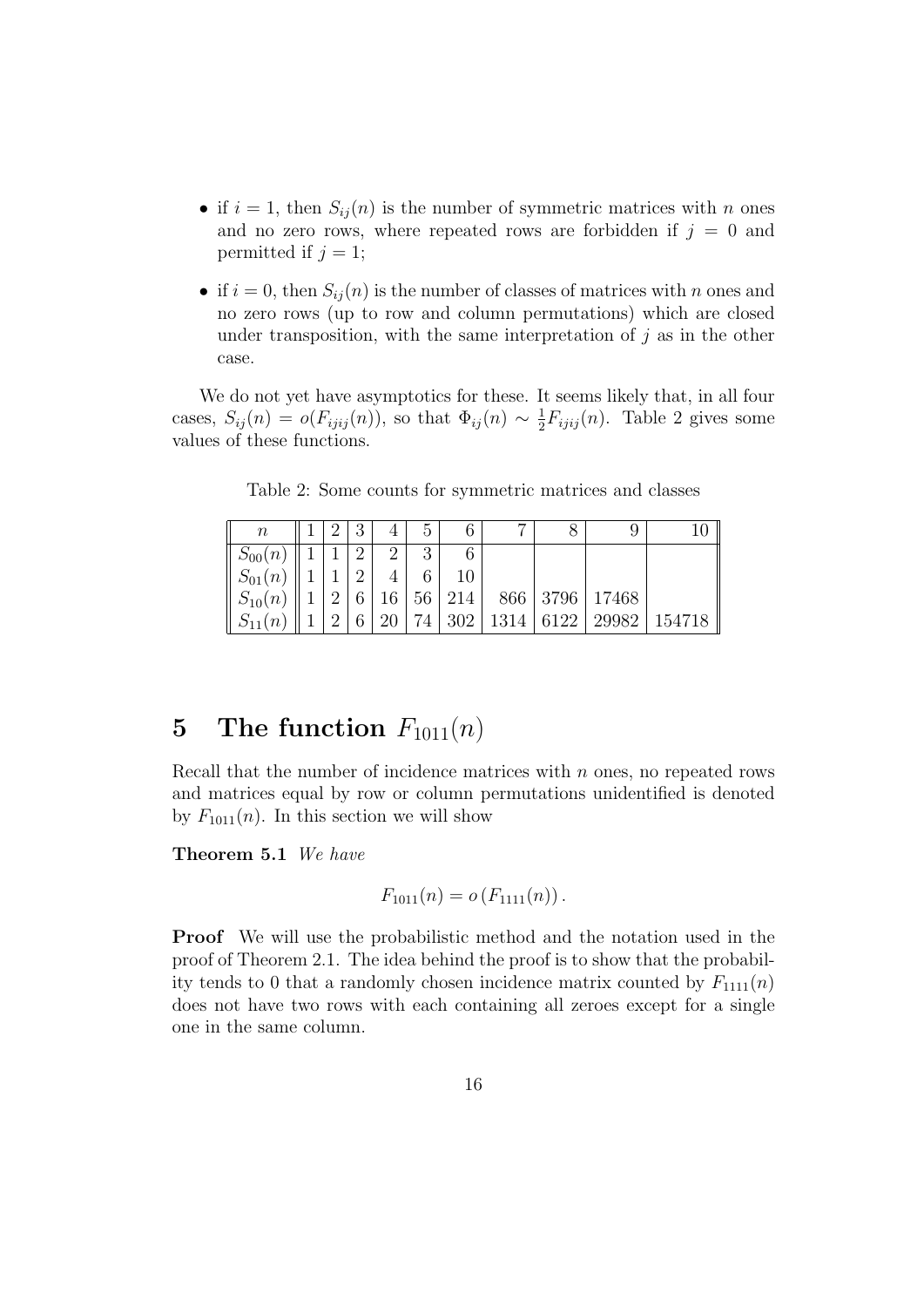Define  $E_{i,j}, 1 \leq i,j \leq n$ , to be the event that both  $\{i\}$  and  $\{j\}$  are blocks in the first preorder and that  $i$  and  $j$  belong to the same block of the second preorder. When  $W = 0$ ,  $E_{i,j}$  corresponds to the event that the rows corresponding to the blocks containing  $i$  and  $j$  in the incidence matrix are different and contain unique ones appearing in the same column.

Let  $P(n, k)$  be the number of preorders on n elements with k blocks. Given a power series  $f(z) = \sum_{n=0}^{\infty} f_n z^n$ , define  $[z^n] f(z) = f_n$ . We find that for any  $1 \leq i < j \leq n$ ,

$$
\mathbb{P}(E_{i,j}) = \sum_{k=1}^{n-2} \frac{P(n-2,k)}{P(n)} (k+2)(k+1) \cdot \frac{P(n-1)}{P(n)} \n= \frac{P(n-1)}{P(n)^2} \sum_{k=1}^{n-2} (k+2)(k+1)P(n-2,k)
$$
\n(12)

Using Lemma 1.1 of [7], we find that

$$
\sum_{k=1}^{n-2} (k+2)(k+1)P(n-2,k) = (n-2)![z^{n-2}] \left( \sum_{n=0}^{\infty} (n+2)(n+1)(e^{z}-1)^{n} \right)
$$
  
=  $(n-2)![z^{n-2}] \frac{d^{2}}{du^{2}} \left( \frac{u^{2}}{1-u} \Big|_{u=e^{z}-1} \right).$ 

When singularity analysis (see Section 11 of [13]) can be applied, as in this case, the asymptotics of the coefficients of a generating function are determined by the degree of its pole of smallest modulus. Therefore,

$$
\sum_{k=1}^{n-2} (k+2)(k+1)P(n-2,k) \sim (n-2)![z^{n-2}]\left(\frac{2(e^{z}-1)^{2}}{(2-e^{z})^{3}}\right).
$$

The singularity of smallest modulus of  $(2-e^z)^{-1}$  occurs at  $z = \log 2$  with residue

$$
\lim_{z \to \log 2} \left( \frac{z - \log 2}{2 - e^z} \right) = \lim_{z \to \log 2} \left( \frac{1}{-e^z} \right) = -\frac{1}{2},
$$

by l'Hôpital's rule. Hence,

$$
\sum_{k=1}^{n-2} (k+2)(k+1)P(n-2,k) \sim \frac{(n-2)!}{4} [z^{n-2}](\log 2 - z)^{-3}
$$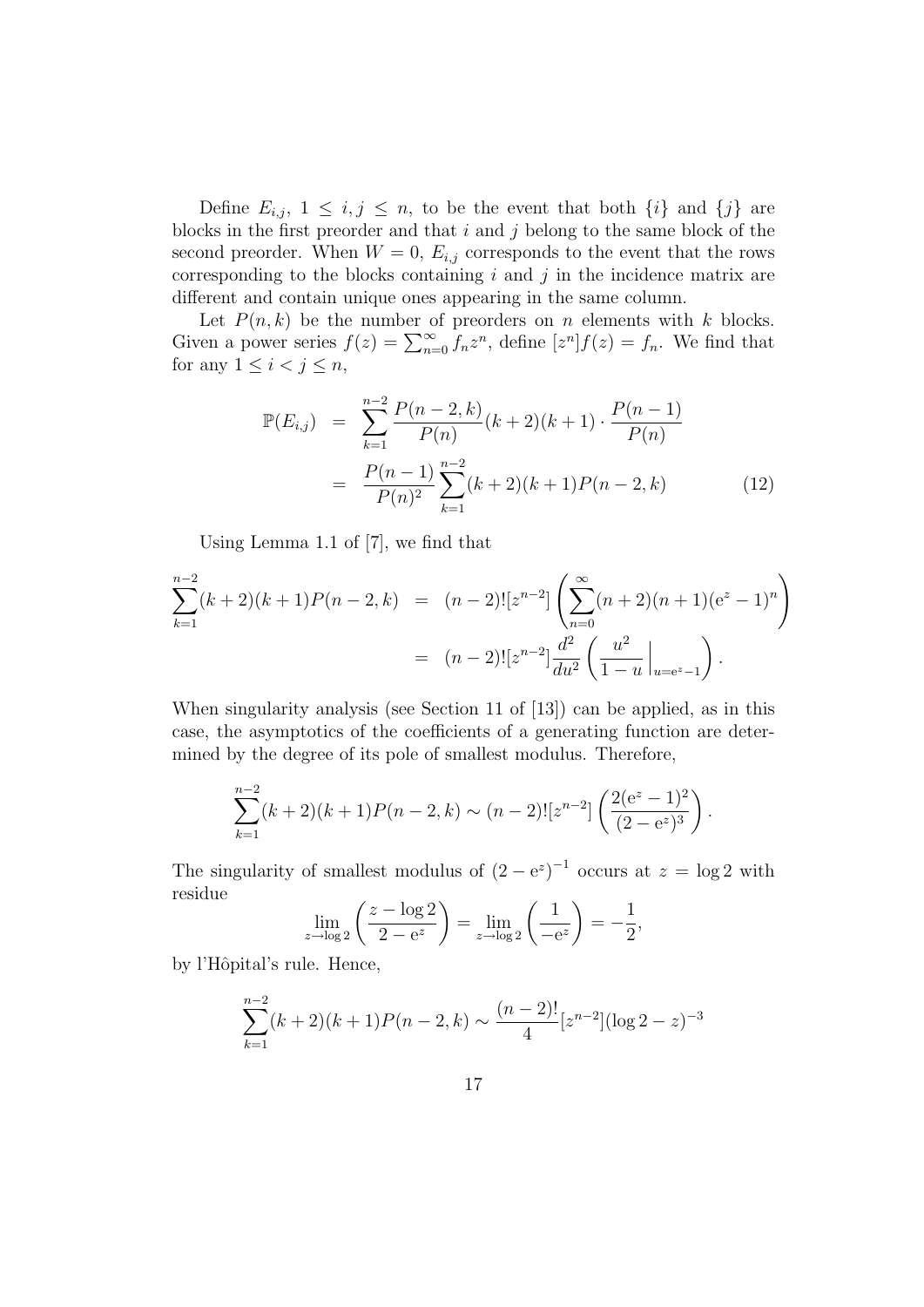from which singularity analysis and (5) give

$$
\sum_{k=1}^{n-2} (k+2)(k+1)P(n-2,k) \sim \frac{(n-2)!}{8} (\log 2)^{-n-1} n^2.
$$
 (13)

The result of using (13) in (12) is

$$
\mathbb{P}(E_{i,j}) \sim \frac{\log 2}{4n}.\tag{14}
$$

Define  $X$  to be

$$
X = \sum_{1 \le i < j \le n} I_{E_{i,j}},
$$

so that, conditional on the event  $\{W = 0\}$ , the event  $\{X > 0\}$  implies that the incidence matrix produced by the algorithm has repeated rows. The expectation of  $X$  is

$$
\mathbb{E}(X) = \binom{n}{2} \mathbb{P}(E_{i,j}) \sim \frac{\log 2}{8}n \tag{15}
$$

We will next show that

$$
\mathbb{E}\left((W)_r \cap E_{i,j}\right) \sim \left(\frac{(\log 2)^2}{2}\right)^r \frac{\log 2}{4n}.\tag{16}
$$

The analog of (6) is

$$
\mathbb{E}((W)_r \cap E_{i,j}) = \mathbb{E}\left(\sum_{\substack{\text{pairs } (i_s,j_s) \text{ different} \\ i_s \neq i, j_s \neq j}} I_{i_1,j_1} \cdots I_{i_r,j_r} I_{E_{i,j}}\right)
$$

$$
= \mathbb{E}\left(\sum_{\substack{\text{all } i_s \text{ and } j_s \text{ different} \\ i_s \neq i, j_s \neq j}} I_{i_1,j_1} \cdots I_{i_r,j_r} I_{E_{i,j}}\right)
$$

$$
+ \mathbb{E}\left(\sum_{\substack{\text{at } i_s \neq i, j_s \neq j}} I_{i_1,j_1} \cdots I_{i_r,j_r} I_{E_{i,j}}\right)
$$

with  $\sum_{i=1}^{N*}$  defined to be the sum with all pairs  $(i_s, j_s)$  different, but not all  $i_s, j_s$  different.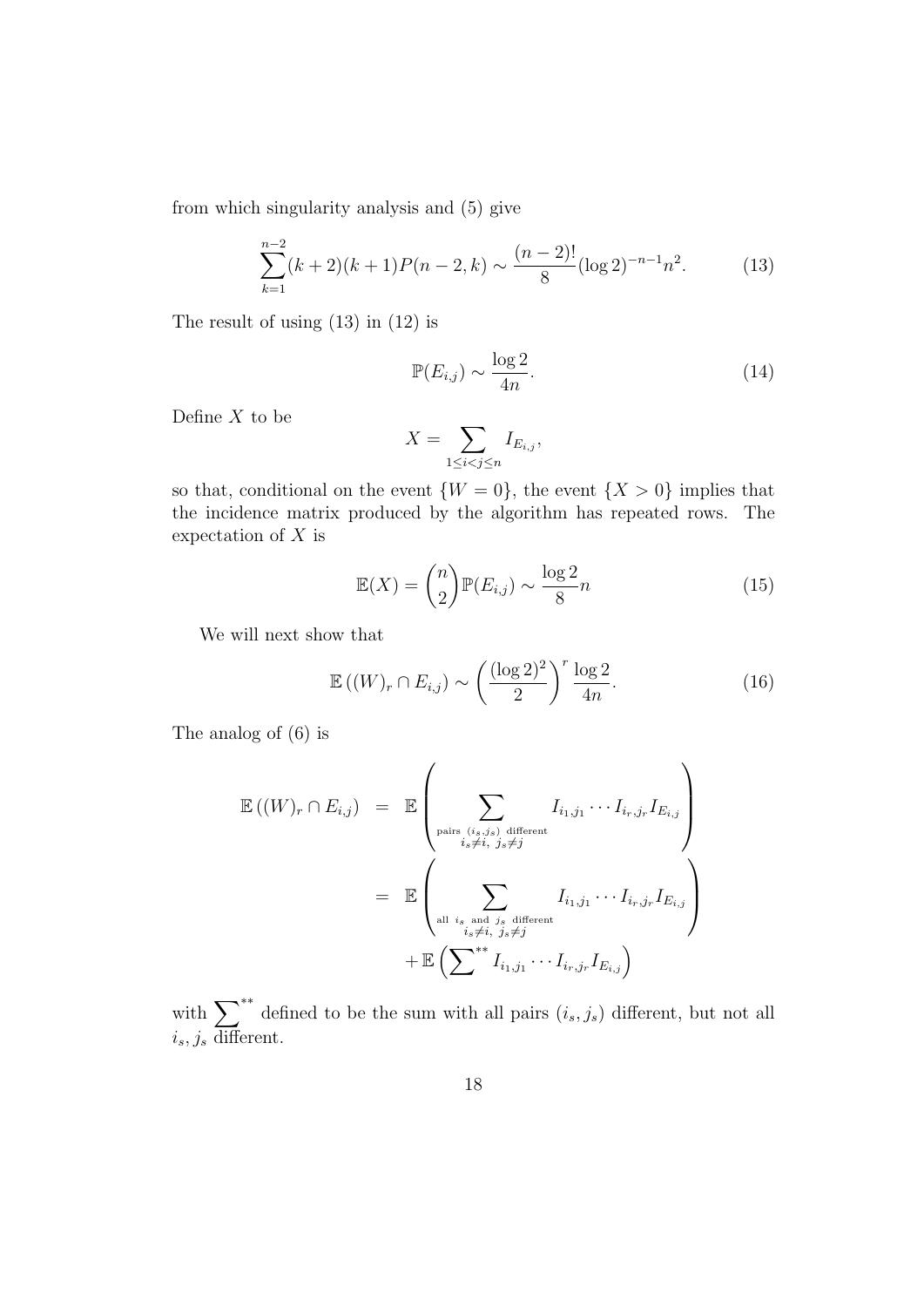The first term corresponds to two preorders formed in the following way. The  $i_s, j_s$  are first selected. One preorder is formed from the set of elements  $[n] \setminus \{i, j, j_1, j_2, \ldots, j_r\}$ , the element  $j_s$  is added to the block containing  $i_s$  for each s, and then blocks  $\{i\}$  and  $\{j\}$  are inserted in the preorder. Another preorder is formed from the set of elements  $[n] \setminus \{j, j_1, j_2, \ldots, j_r\}$ , the element  $j_s$  is added to the block containing  $i_s$  for each s, and then the element j is added to the block containing i. As a result,

$$
\mathbb{E}\left(\sum_{\substack{\text{pairs } (i_s,j_s) \text{ different} \\ i_s \neq i, j_s \neq j}} I_{i_1,j_1} \cdots I_{i_r,j_r}\right)
$$
\n
$$
= \frac{(n-2)!}{2^r (n-2-2r)!} \sum_{k=1}^{n-2-r} \frac{P(n-2-r,k)}{P(n)} (k+2)(k+1) \frac{P(n-1-r)}{P(n)}
$$
\n
$$
\sim \left(\frac{(\log 2)^2}{2}\right)^r \frac{\log 2}{4n}
$$

where we have used (5) and the asymptotic form (13).

The second term is bounded using the same method that was used to bound  $\sum^*$  in the proof of Theorem 2.1. Letting G'' be an index over graphs on *n* vertices with two labelled disconnected vertices i and j and  $n-2$ unlabelled vertices which is not a matching on the unlabelled vertices, we have

$$
\mathbb{E}\left(\sum_{i=1}^{N} I_{i_1,j_1} \cdots I_{i_r,j_r} I_{E_{i,j}}\right)
$$
\n
$$
\leq \sum_{G''} (n-2)^v \sum_{k} \frac{P(n-2-v+c,k)}{P(n)} (k+1)(k+2) \frac{P(n-1-v+c)}{P(n)}
$$
\n
$$
= \sum_{G''} O\left(n^{2c-v-1}\right)
$$
\n
$$
= O(n^{-2}).
$$

Consequently we have shown (16).

The asymptotics (14) and (16) and method of moments argument giving (8) imply that

$$
\mathbb{P}(W=0 \mid E_{i,j}) \sim \exp\left(-\frac{(\log 2)^2}{2}\right)
$$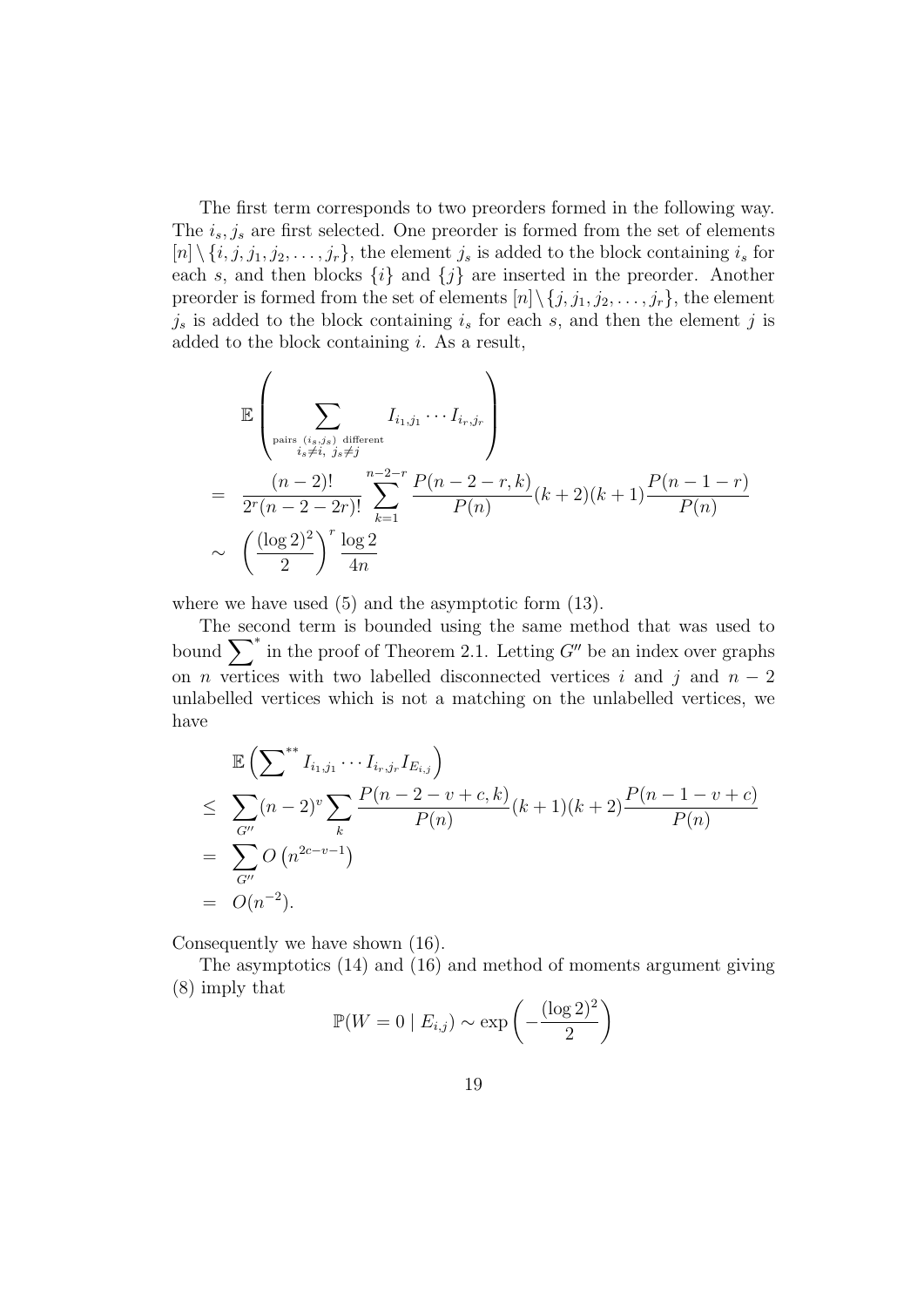and therefore an application of Bayes' Theorem with (8) and (14) results in

$$
\mathbb{P}(E_{i,j} \mid W = 0) \sim \frac{\log 2}{4n}.
$$

The observations above result in

$$
\mathbb{E}(X \mid W = 0) \sim \frac{\log 2}{8}n. \tag{17}
$$

Comparison of (15) and (17) makes it clear that that conditioning on the event  $\{W=0\}$  does not asymptotically affect the expectation of X.

In a similar way we can find the asymptotics of the conditional second falling moment  $\mathbb{E}(X(X-1) | Y = 0)$ . The unconditioned second moment equals

$$
\mathbb{E}(X(X-1)) = \sum_{(i_1,j_1)\neq(i_2,j_2)} \mathbb{P}(E_{i_1,j_1} \cap E_{i_2,j_2})
$$
\n
$$
= \sum_{\{i_1,j_1\}\cap\{i_2,j_2\}=\emptyset} \mathbb{P}(E_{i_1,j_1} \cap E_{i_2,j_2}) + \sum_{|\{i_1,j_1\}\cap\{i_2,j_2\}|=1} \mathbb{P}(E_{i_1,j_1} \cap E_{i_2,j_2})
$$
\n
$$
= \frac{n!}{4(n-4)!} \sum_{k=1}^{n-4} \frac{P(n-4,k)}{P(n)} (k+1)(k+2)(k+3)(k+4) \frac{P(n-2)}{P(n)}
$$
\n
$$
+ O\left(n^3 \sum_{k=1}^{n-4} \frac{P(n-3,k)}{P(n)} (k+1)(k+2)(k+3) \frac{P(n-2)}{P(n)}\right)
$$

An application of singularity analysis as used to derive (13) produces

$$
\mathbb{E}(X(X-1)) = \frac{(\log 2)^2}{64}n^2 + O(n).
$$

Arguing as we did for  $\mathbb{E}(X \mid W = 0)$  shows that

$$
\mathbb{E}(X(X-1) \mid W=0) = \frac{(\log 2)^2}{64}n^2 + O(n);
$$

we omit the details.

The variance of X conditioned on  $W = 0$  is

$$
Var(X | W = 0) = \mathbb{E}(X(X - 1) | W = 0) + \mathbb{E}(X | W = 0) - (\mathbb{E}(X | W = 0))^2
$$
  
=  $o(n^2)$ . (18)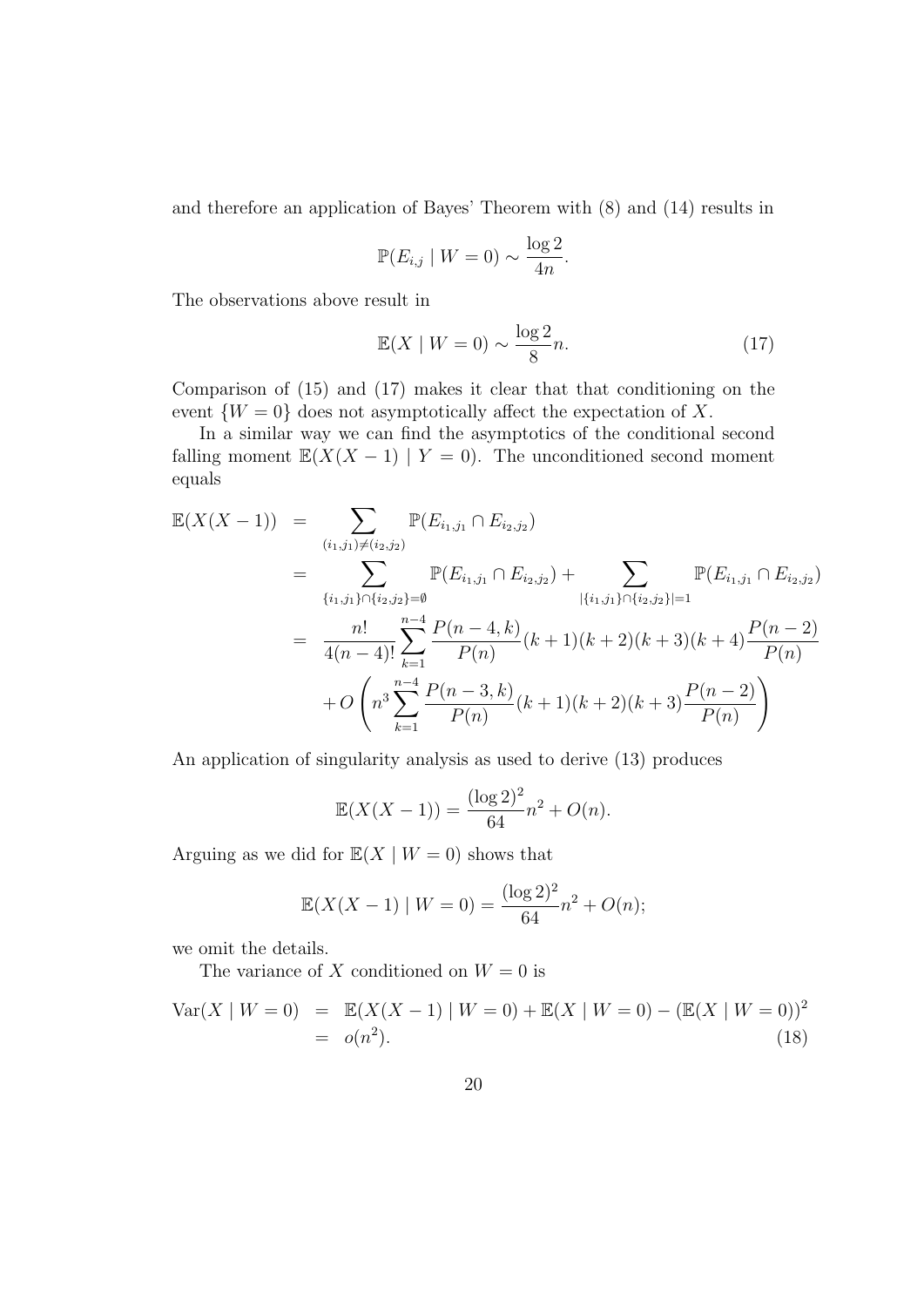Chebyshev's inequality applied with (17) and (18) now gives

$$
\mathbb{P}(X=0 \mid W=0) = o(1).
$$

Hence, an asymptotically insignificant fraction of incidence matrices do not have repeated rows which implies that  $F_{1011}(n) = o(F_{1111}(n))$ .  $\Box$ 

# 6 The functions  $F_{0011}(n)$  and  $F_{0111}(n)$

The function  $F_{0111}(n)$  counts vertex-labelled hypergraphs on n vertices, while  $F_{0011}(n)$  counts the simple vertex-labelled hypergraphs. For completeness, we include the formulae from the work of Martin Klazar [9].

**Theorem 6.1** (a) For all n, we have

$$
F_{0011}(n) = \sum_{\lambda \vdash n} \sum_{j=l}^{n} \prod_{i=1}^{l} \binom{\binom{j}{i}}{a_i} \sum_{m=j}^{n} (-1)^{m-j} \binom{m}{j},
$$
  

$$
F_{0111}(n) = \sum_{\lambda \vdash n} \sum_{j=l}^{n} \prod_{i=1}^{l} \binom{\binom{j}{i} + a_i - 1}{a_i} \sum_{m=j}^{n} (-1)^{m-j} \binom{m}{j},
$$

where  $\lambda = 1^{a_1} 2^{a_2} \cdots l^{a_l}$  is a partition of n with  $a_l > 0$ .

(b) For all n, we have

$$
F_{0011}(n) \le F_{0111}(n) \le 2F_{0011}(n). \qquad \Box
$$

Part (b) raises the question of whether  $F_{0011}(n)/F_{0111}(n)$  tends to a limit as  $n \to \infty$ , and particular, whether the limit is 1 (that is, whether almost all labelled hypergraphs are simple).

The paper [9] also gives recurrence relations for the two functions. Klazar subsequently showed [10] that both functions are asymptotically

$$
(1/\log 2 + o(1))^n b(n),
$$

where  $b(n)$  is the *n*th Bell number (the number of partitions of  $\{1, \ldots, n\}$ ). Details of the asymptotics of  $b(n)$  can be found in [13]. In particular, since  $b(n)/n! = (1+o(1))^n$ , we see that  $F_{0111}(n) = o(F_{1111}(n))$ , and in fact

$$
F_{0111}(n) = (\log 2 + o(1))^n F_{1111}(n).
$$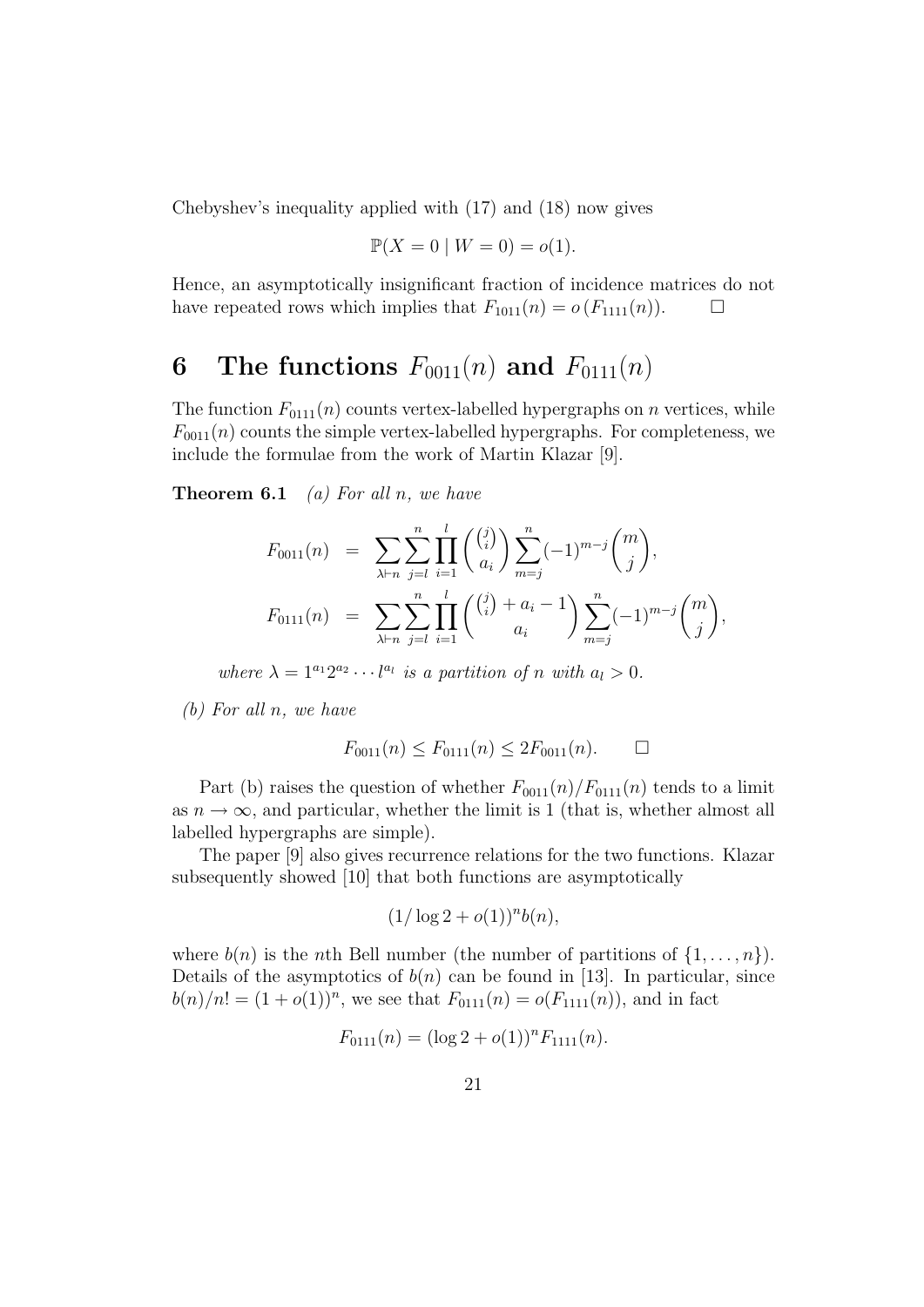This and the result of the last section, together with the facts that  $F_{1101}(n) =$  $F_{0111}(n)$  and  $F_{1110}(n) = F_{1011}(n)$  and that  $F_{ijkl}(n)$  is monotone increasing in each of i, j, k, l, justify our earlier claim that  $F_{ijkl}(n) = o(F_{1111}(n))$  for  $(i, j, k, l) \neq (1, 1, 1, 1).$ 

## 7 A rough lower bound for  $F_{0001}(n)$

The number  $F_{0101}(n)$  of unlabelled hypergraphs with weight n is not smaller than the number of graphs with  $n/2$  edges and no isolated vertices. We show that this number grows faster than exponentially. In fact, our argument applies to  $F_{0001}$ , since we use simple graphs.

Consider simple graphs with m vertices and n edges, where  $m = o(n)$  and  $n = o(m^2)$ . The number of such graphs, up to isomorphism, is at least

$$
\frac{\binom{m(m-1)/2}{n}}{m!} > \frac{(cm^2)^n}{n!m!} > \frac{c^n m^{2n}}{n^n m^m}
$$

for some constant c. Put  $F$  equal to the logarithm of the right-hand side:

$$
F = c'n + 2n \log m - n \log n - m \log m
$$

for some constant c'. Putting  $m = c''n/\log n$ , for some constant c'', we get

$$
F = n \log n - 2n \log \log n + O(n).
$$

We conclude:

**Proposition 7.1** For any  $\epsilon > 0$ , we have

$$
F_{0001}(n) \ge \left(\frac{n}{(\log n)^{2+\epsilon}}\right)^n
$$

for  $n \geq n_0(\epsilon)$ .

Remark The asymptotics of the number of graphs with no isolated vertices, having a given number of vertices and edges, has a long history: see [15] for an early paper on this topic, and [2] for a recent result.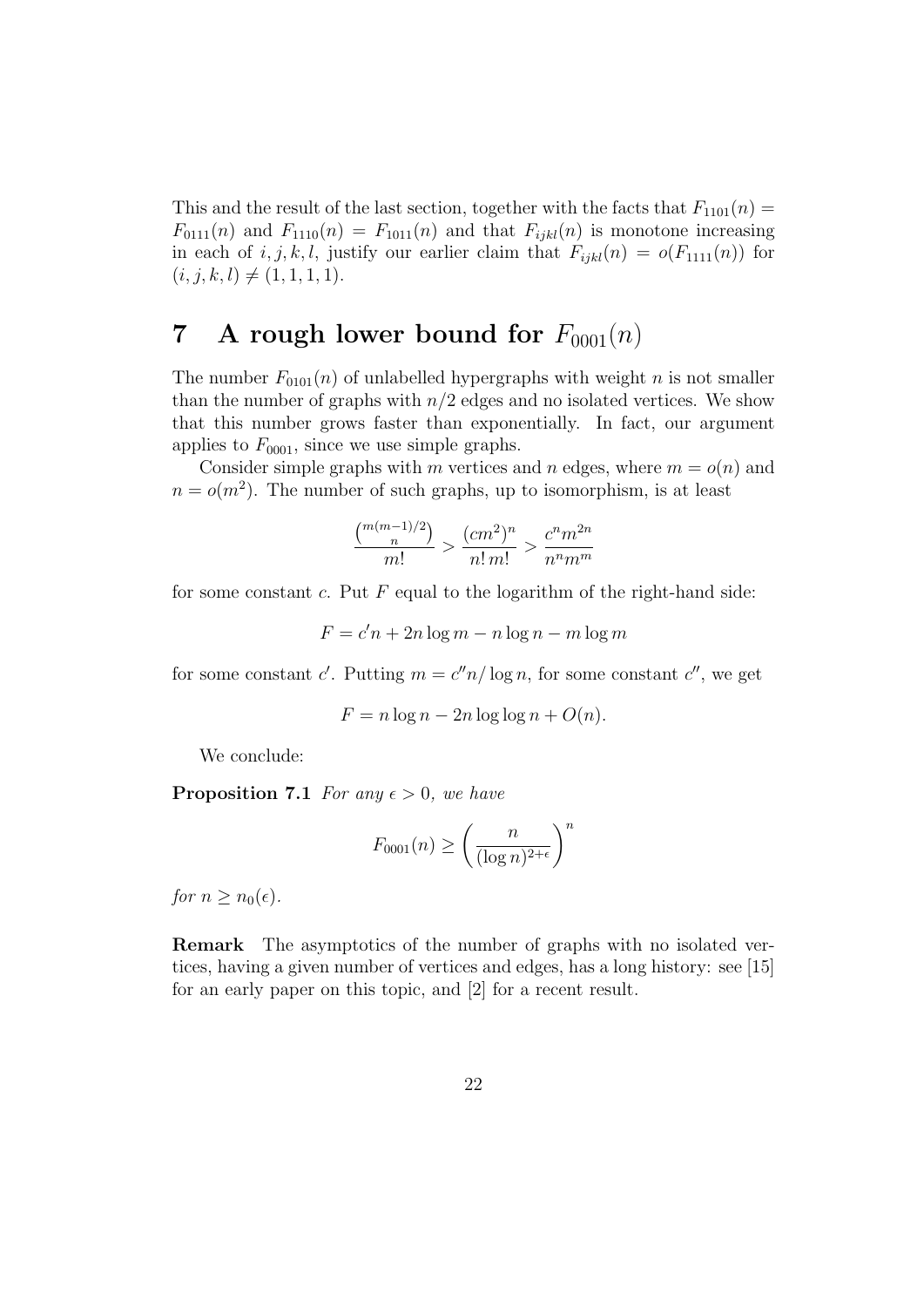### References

- [1] J. P. Barthelemy, An asymptotic equivalent for the number of total preorders on a finite set, Discrete Math. 29 (1980) 311–313.
- [2] E. A. Bender, E. R. Canfield and B. D. McKay, The asymptotic number of labeled graphs with n vertices, q edges, and no isolated vertices,  $J$ . *Combinatorial Theory* (A) **80** (1997), 124–150.
- [3] E. A. Bender and S. G. Williamson, Foundations of Combinatorics with Applications, http://math.ucsd.edu/~ebender/CombText/
- [4] P. J. Cameron, Combinatorics: Topics, Techniques, Algorithms, Cambridge University Press, 1994.
- [5] P. J. Cameron, D. A. Gewurz and F. Merola, Product action, to appear.
- [6] P. J. Cameron, Thomas Prellberg and Dudley Stark, Asymptotic enumeration of incidence matrices, Journal of Physics (Conference Series), to appear.
- [7] P. J. Cameron and Dudley Stark, Random preorders, submitted.
- [8] The GAP Group, GAP Groups, Algorithms, and Programming, Version 4.3, 2002, http://www.gap-system.org
- [9] M. Klazar, Extremal problems for ordered hypergraphs: small patterns and some enumeration, *Discrete Appl. Math.* **143** (2004), 144–154.
- [10] M. Klazar, Counting set systems by weight, Electr. J. Combinatorics 12(1) (2005),  $\#\text{R11}$ , (8pp).
- [11] H. Maassen and T. Bezembinder, Generating random weak orders and the probability of a Condorcet winner. Soc. Choice Welfare 19 (2002) 517–532.
- [12] M. Maia and M. Mendez, On the arithmetic product of combinatorial species, preprint available from  $arXiv:math.C0/0503436$